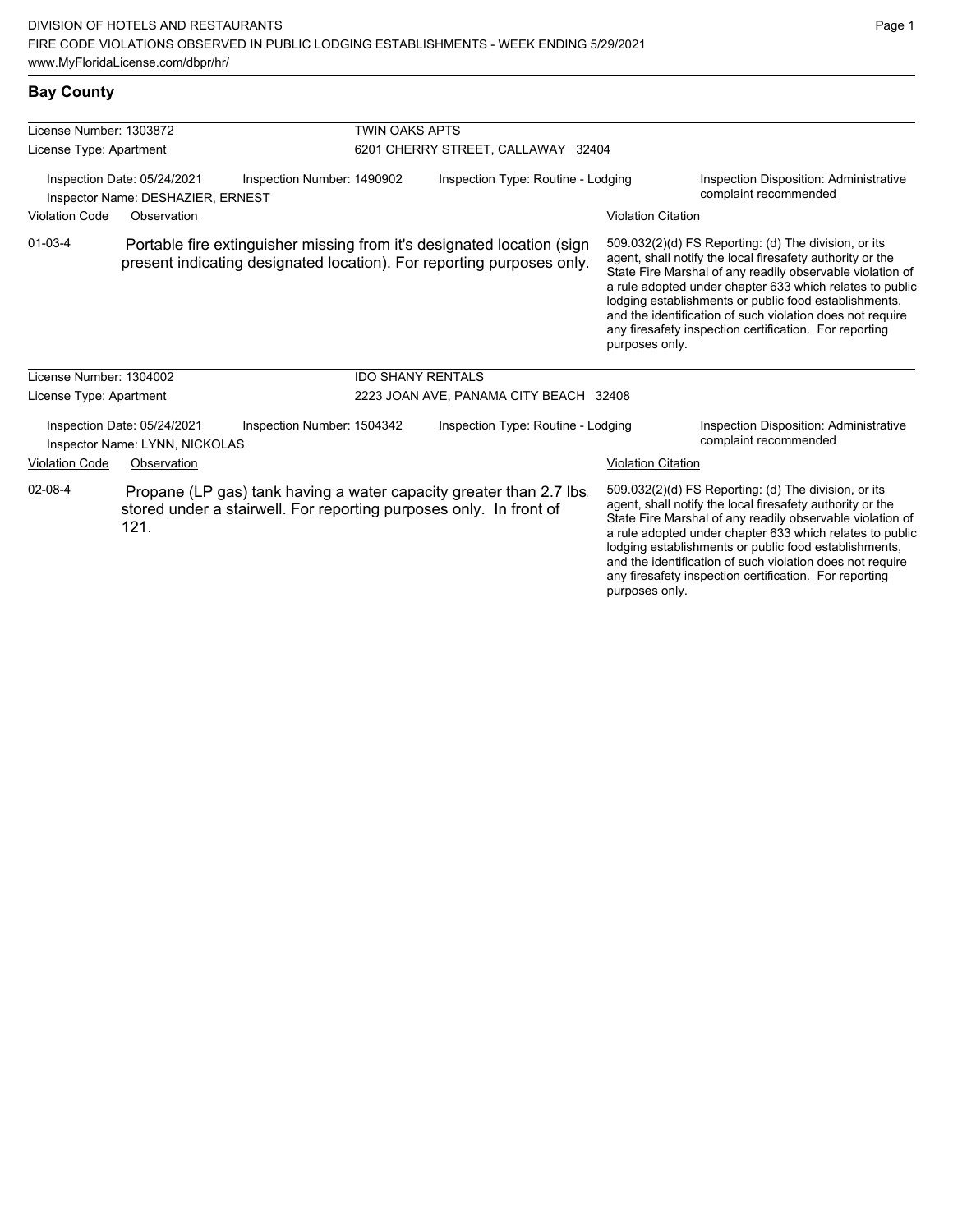# **Broward County**

| License Number: 1621113 |                                                                |                                                                                                                                      | LEHMAN PROPERTY MANAGEMENT INC |                                    |                           |                                                                                                                                                                                                                                                                                                                                                                                                                            |  |
|-------------------------|----------------------------------------------------------------|--------------------------------------------------------------------------------------------------------------------------------------|--------------------------------|------------------------------------|---------------------------|----------------------------------------------------------------------------------------------------------------------------------------------------------------------------------------------------------------------------------------------------------------------------------------------------------------------------------------------------------------------------------------------------------------------------|--|
| License Type: Apartment |                                                                |                                                                                                                                      |                                | 1903 THOMAS ST, HOLLYWOOD 33020    |                           |                                                                                                                                                                                                                                                                                                                                                                                                                            |  |
|                         | Inspection Date: 05/25/2021<br>Inspector Name: CHRISTGEN, THOM | Inspection Number: 1503366                                                                                                           |                                | Inspection Type: Routine - Lodging |                           | Inspection Disposition: Inspection<br>Completed - No Further Action                                                                                                                                                                                                                                                                                                                                                        |  |
| <b>Violation Code</b>   | Observation                                                    |                                                                                                                                      |                                |                                    | <b>Violation Citation</b> |                                                                                                                                                                                                                                                                                                                                                                                                                            |  |
| $01 - 01 - 4$           | West side of unit 8.                                           | Portable fire extinguisher pressure gauge indicates the extinguisher<br>is overcharged. For reporting purposes only. Observed on the |                                |                                    | purposes only.            | 509.032(2)(d) FS Reporting: (d) The division, or its<br>agent, shall notify the local firesafety authority or the<br>State Fire Marshal of any readily observable violation of<br>a rule adopted under chapter 633 which relates to public<br>lodging establishments or public food establishments,<br>and the identification of such violation does not require<br>any firesafety inspection certification. For reporting |  |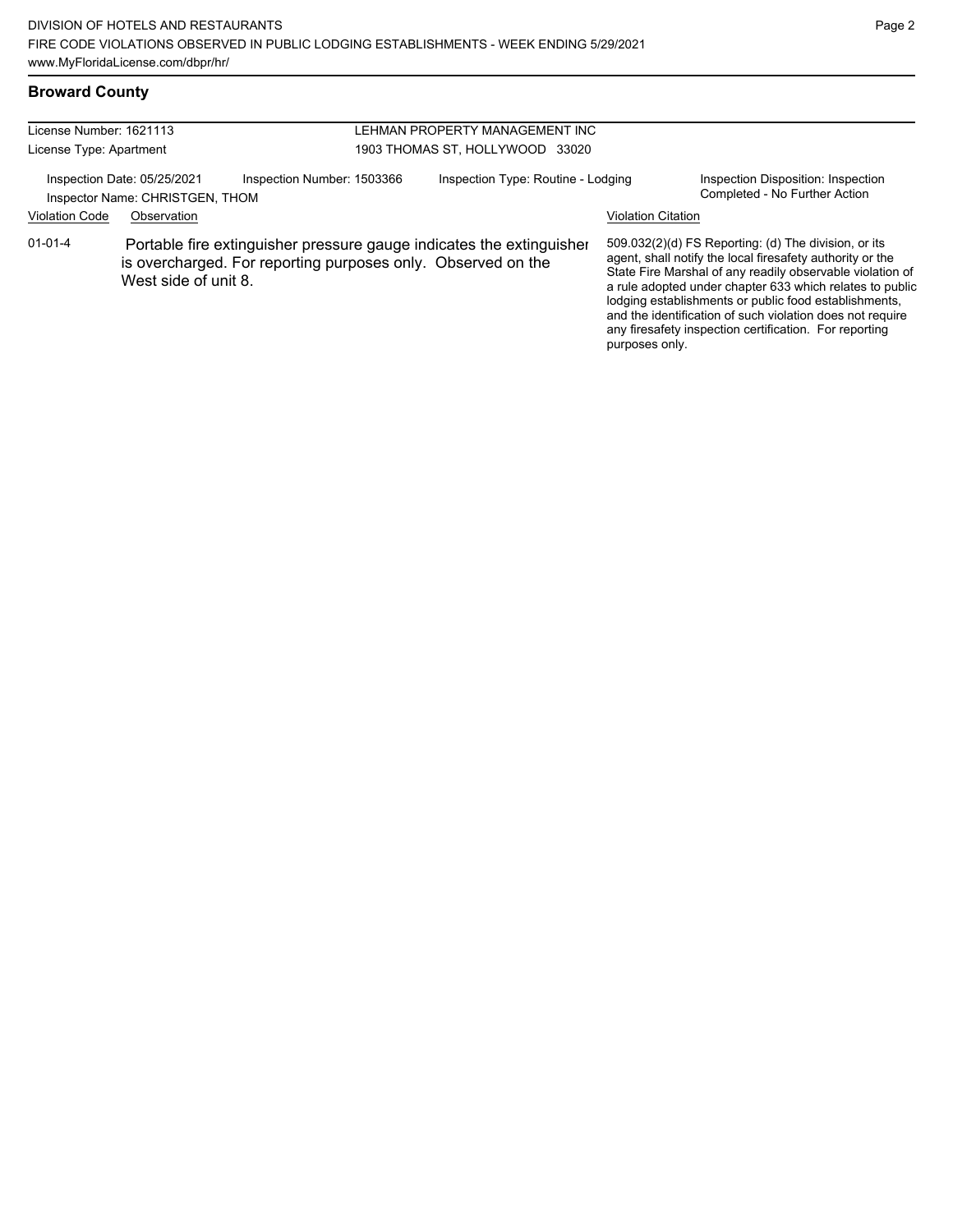## **Dade County**

| License Number: 2305709 |                                                                                                                                                                                                                                                                                                                                                                                                                                            |                     | <b>HIALEAH AIRPORT MOTEL</b>                     |                                                 |                                                                                                                                                                                                                                                                                                                                                                                                                                                                                                                                                                                                                                                                                                 |  |
|-------------------------|--------------------------------------------------------------------------------------------------------------------------------------------------------------------------------------------------------------------------------------------------------------------------------------------------------------------------------------------------------------------------------------------------------------------------------------------|---------------------|--------------------------------------------------|-------------------------------------------------|-------------------------------------------------------------------------------------------------------------------------------------------------------------------------------------------------------------------------------------------------------------------------------------------------------------------------------------------------------------------------------------------------------------------------------------------------------------------------------------------------------------------------------------------------------------------------------------------------------------------------------------------------------------------------------------------------|--|
| License Type: Motel     |                                                                                                                                                                                                                                                                                                                                                                                                                                            |                     | 131-161 W OKEECHOBEE RD, HIALEAH 33010           |                                                 |                                                                                                                                                                                                                                                                                                                                                                                                                                                                                                                                                                                                                                                                                                 |  |
|                         | Inspection Date: 05/24/2021<br>Inspection Number: 1216104<br>Inspector Name: PRIETO, EDGAR                                                                                                                                                                                                                                                                                                                                                 |                     | Inspection Type: Routine - Lodging               | Inspection Disposition: Call Back -<br>Complied |                                                                                                                                                                                                                                                                                                                                                                                                                                                                                                                                                                                                                                                                                                 |  |
| <b>Violation Code</b>   | Observation                                                                                                                                                                                                                                                                                                                                                                                                                                |                     |                                                  | <b>Violation Citation</b>                       |                                                                                                                                                                                                                                                                                                                                                                                                                                                                                                                                                                                                                                                                                                 |  |
| $01 - 01 - 4$           | - From initial inspection : Portable fire extinguisher pressure gauge<br>indicates the extinguisher is overcharged. For reporting purposes<br>only. Room #316. **Repeat Violation** - From follow-up<br>inspection 2021-05-24: During the time of the callback inspection<br>observed portable fire extinguisher pressure gauge indicates the<br>extinguisher is overcharged. For reporting purposes only. Room<br>#316. **Time Extended** |                     |                                                  | purposes only.                                  | 509.032(2)(d) FS Reporting: (d) The division, or its<br>agent, shall notify the local firesafety authority or the<br>State Fire Marshal of any readily observable violation of<br>a rule adopted under chapter 633 which relates to public<br>lodging establishments or public food establishments,<br>and the identification of such violation does not require<br>any firesafety inspection certification. For reporting                                                                                                                                                                                                                                                                      |  |
| License Number: 2329403 |                                                                                                                                                                                                                                                                                                                                                                                                                                            | <b>GUILD (THE)</b>  |                                                  |                                                 |                                                                                                                                                                                                                                                                                                                                                                                                                                                                                                                                                                                                                                                                                                 |  |
| License Type: Hotel     |                                                                                                                                                                                                                                                                                                                                                                                                                                            |                     | 230 NE 4 ST, MIAMI 33128                         |                                                 |                                                                                                                                                                                                                                                                                                                                                                                                                                                                                                                                                                                                                                                                                                 |  |
|                         | Inspection Date: 05/24/2021<br>Inspection Number: 1156979<br>Inspector Name: UNZAGA, MILADYS                                                                                                                                                                                                                                                                                                                                               |                     | Inspection Type: Routine - Lodging               |                                                 | Inspection Disposition: Call Back -<br>Complied                                                                                                                                                                                                                                                                                                                                                                                                                                                                                                                                                                                                                                                 |  |
| <b>Violation Code</b>   | Observation                                                                                                                                                                                                                                                                                                                                                                                                                                |                     |                                                  | <b>Violation Citation</b>                       |                                                                                                                                                                                                                                                                                                                                                                                                                                                                                                                                                                                                                                                                                                 |  |
| 08-03-4                 | - From initial inspection : No boiler certificate or insurance<br>inspector's boiler report available. For reporting purposes only.<br>**Repeat Violation** **Warning**<br>2021-05-24: **Time Extended**                                                                                                                                                                                                                                   |                     | - From follow-up inspection                      |                                                 | 61C-1.004(10) FAC and 509.032(2)(d) FS Reporting:<br>61C-1.004(10) The insurance inpector's boiler report is<br>required annually for power boilers and high<br>pressure/high temperature boilers and biannually for low<br>pressure steam or vapor heating boilers. 509.032(2)(d)<br>The division, or its agent, shall notify the local firesafety<br>authority or the State Fire Marshal of any readily<br>observable violation of a rule adopted under chapter 633<br>which relates to public lodging establishments or public<br>food establishments, and the identification of such<br>violation does not require any firesafety inspection<br>certification. For reporting purposes only. |  |
| License Number: 2330626 |                                                                                                                                                                                                                                                                                                                                                                                                                                            |                     | <b>VILLA PINA APARTMENTS</b>                     |                                                 |                                                                                                                                                                                                                                                                                                                                                                                                                                                                                                                                                                                                                                                                                                 |  |
| License Type: Apartment |                                                                                                                                                                                                                                                                                                                                                                                                                                            |                     | 619 SW 2 STREET, MIAMI 33130                     |                                                 |                                                                                                                                                                                                                                                                                                                                                                                                                                                                                                                                                                                                                                                                                                 |  |
|                         | Inspection Date: 05/28/2021<br>Inspection Number: 1512619<br>Inspector Name: CONCEPCION, ADRIEL                                                                                                                                                                                                                                                                                                                                            |                     | Inspection Type: Lodging-Licensing<br>Inspection |                                                 | Inspection Disposition: Inspection<br>Completed - No Further Action                                                                                                                                                                                                                                                                                                                                                                                                                                                                                                                                                                                                                             |  |
| <b>Violation Code</b>   | Observation                                                                                                                                                                                                                                                                                                                                                                                                                                |                     |                                                  | <b>Violation Citation</b>                       |                                                                                                                                                                                                                                                                                                                                                                                                                                                                                                                                                                                                                                                                                                 |  |
| 04-01-4                 | Trouble/alarm and silence alarm light illuminated on the fire alarm<br>control panel. For reporting purposes only.                                                                                                                                                                                                                                                                                                                         |                     |                                                  | purposes only.                                  | 509.032(2)(d) FS Reporting: The division, or its agent,<br>shall notify the local firesafety authority or the State Fire<br>Marshal of any readily observable violation of a rule<br>adopted under chapter 633 which relates to public<br>lodging establishments or public food establishments,<br>and the identification of such violation does not require<br>any firesafety inspection certification. For reporting                                                                                                                                                                                                                                                                          |  |
| License Number: 2301265 |                                                                                                                                                                                                                                                                                                                                                                                                                                            | <b>THERESA APTS</b> |                                                  |                                                 |                                                                                                                                                                                                                                                                                                                                                                                                                                                                                                                                                                                                                                                                                                 |  |
| License Type: Apartment |                                                                                                                                                                                                                                                                                                                                                                                                                                            |                     | 127 SW 16 AVE, MIAMI 331352192                   |                                                 |                                                                                                                                                                                                                                                                                                                                                                                                                                                                                                                                                                                                                                                                                                 |  |
|                         | Inspection Date: 05/26/2021<br>Inspection Number: 1512627<br>Inspector Name: GARCIA, B OSCAR                                                                                                                                                                                                                                                                                                                                               |                     | Inspection Type: Complaint Full                  |                                                 | Inspection Disposition: Warning<br><b>Issued</b>                                                                                                                                                                                                                                                                                                                                                                                                                                                                                                                                                                                                                                                |  |
| <b>Violation Code</b>   | Observation                                                                                                                                                                                                                                                                                                                                                                                                                                |                     |                                                  | <b>Violation Citation</b>                       |                                                                                                                                                                                                                                                                                                                                                                                                                                                                                                                                                                                                                                                                                                 |  |
| $04 - 01 - 4$           | Trouble/alarm light illuminated on the fire alarm control panel. For<br>reporting purposes only.                                                                                                                                                                                                                                                                                                                                           |                     |                                                  | purposes only.                                  | 509.032(2)(d) FS Reporting: The division, or its agent,<br>shall notify the local firesafety authority or the State Fire<br>Marshal of any readily observable violation of a rule<br>adopted under chapter 633 which relates to public<br>lodging establishments or public food establishments,<br>and the identification of such violation does not require<br>any firesafety inspection certification. For reporting                                                                                                                                                                                                                                                                          |  |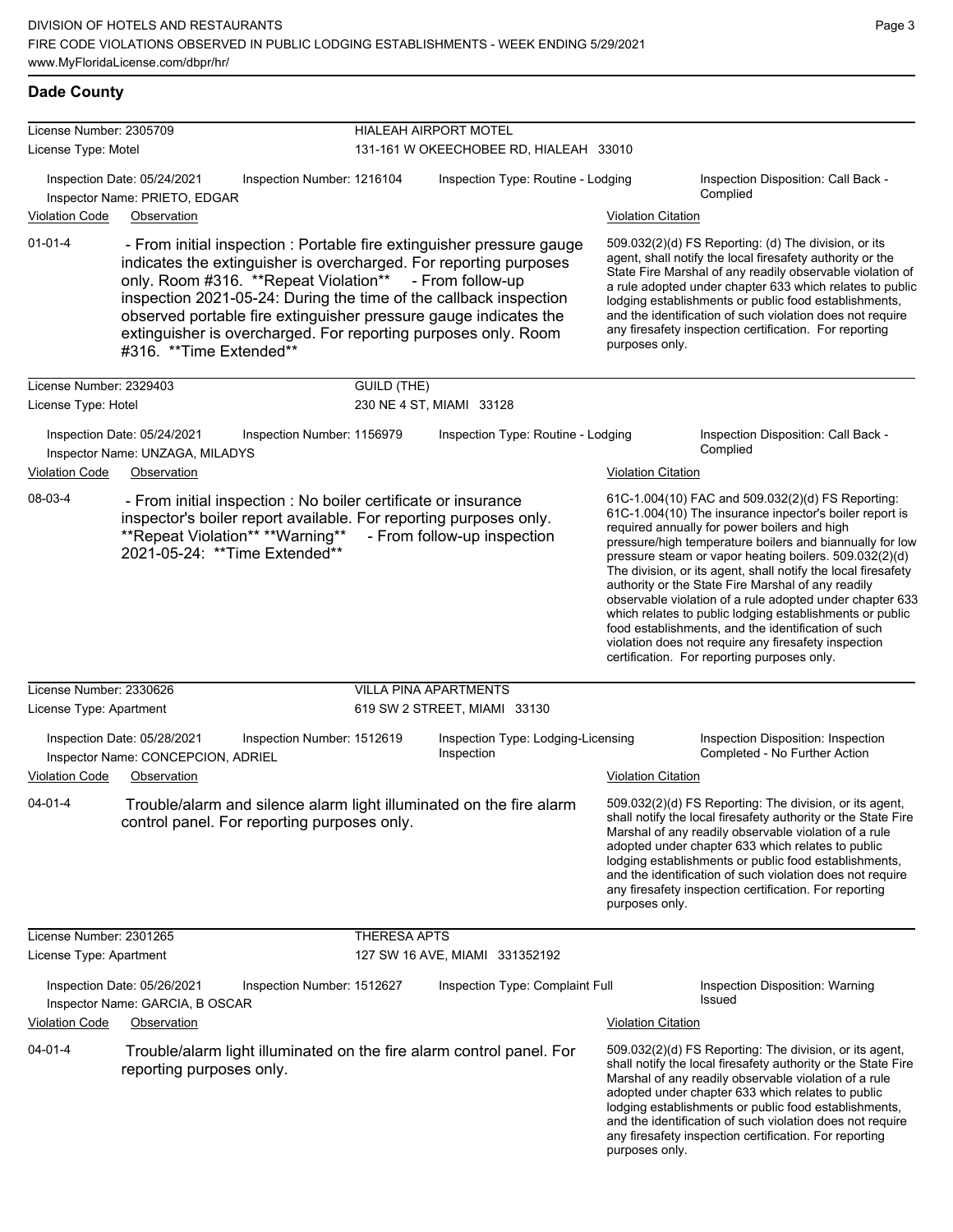**Dade County**

| License Number: 2329260                        |                                                                                                                                                                                                                       | <b>MERIDIAN HOUSE</b>                                                        |                           |                                                                                                                                                                                                                                                                                                                                                                                                                                                                                                                                                                                                                                                                                                                                                                                                                                                                   |  |  |  |
|------------------------------------------------|-----------------------------------------------------------------------------------------------------------------------------------------------------------------------------------------------------------------------|------------------------------------------------------------------------------|---------------------------|-------------------------------------------------------------------------------------------------------------------------------------------------------------------------------------------------------------------------------------------------------------------------------------------------------------------------------------------------------------------------------------------------------------------------------------------------------------------------------------------------------------------------------------------------------------------------------------------------------------------------------------------------------------------------------------------------------------------------------------------------------------------------------------------------------------------------------------------------------------------|--|--|--|
| License Type: Hotel                            |                                                                                                                                                                                                                       | 1816 MERIDIAN AVE, MIAMI BEACH 33139                                         |                           |                                                                                                                                                                                                                                                                                                                                                                                                                                                                                                                                                                                                                                                                                                                                                                                                                                                                   |  |  |  |
|                                                | Inspection Date: 05/24/2021<br>Inspection Number: 1158697<br>Inspector Name: HODGE, KRISTEN                                                                                                                           | Inspection Type: Routine - Lodging                                           |                           | Inspection Disposition: Inspection<br>Completed - No Further Action                                                                                                                                                                                                                                                                                                                                                                                                                                                                                                                                                                                                                                                                                                                                                                                               |  |  |  |
| <b>Violation Code</b>                          | Observation                                                                                                                                                                                                           |                                                                              | <b>Violation Citation</b> |                                                                                                                                                                                                                                                                                                                                                                                                                                                                                                                                                                                                                                                                                                                                                                                                                                                                   |  |  |  |
| 04-02-4                                        | No smoke detector provided in guest room/unit. For reporting<br>purposes only. Observed no smoke detector inside room number 1,<br>located on the 1st floor.                                                          |                                                                              |                           | 509.215(1) and (2) and 509.032(2)(d) FS Reporting:<br>509.215(1) Each guest room shall be equipped with an<br>approved listed single-station smoke detector meeting<br>the minimum requirements of NFPA-74 Standards for<br>the Installation, Maintenance and Use of Household Fire<br>Warning Equipment. (2) The building has smoke<br>detectors in each quest room individually annunciating<br>to a panel at a supervised location. 509.032(2)(d) The<br>division, or its agent, shall notify the local firesafety<br>authority or the State Fire Marshal of any readily<br>observable violation of a rule adopted under chapter 633<br>which relates to public lodging establishments or public<br>food establishments, and the identification of such<br>violation does not require any firesafety inspection<br>certification. For reporting purposes only. |  |  |  |
| License Number: 2319938<br>License Type: Hotel |                                                                                                                                                                                                                       | LEXINGTON BY HOTEL RL MIAMI BEACH<br>4299 COLLINS AVE, MIAMI BEACH 331403290 |                           |                                                                                                                                                                                                                                                                                                                                                                                                                                                                                                                                                                                                                                                                                                                                                                                                                                                                   |  |  |  |
|                                                | Inspection Date: 05/26/2021<br>Inspection Number: 1158181<br>Inspector Name: UNZAGA, MILADYS                                                                                                                          | Inspection Type: Routine - Lodging                                           |                           | Inspection Disposition: Call Back -<br>Complied                                                                                                                                                                                                                                                                                                                                                                                                                                                                                                                                                                                                                                                                                                                                                                                                                   |  |  |  |
| <b>Violation Code</b>                          | Observation                                                                                                                                                                                                           |                                                                              | <b>Violation Citation</b> |                                                                                                                                                                                                                                                                                                                                                                                                                                                                                                                                                                                                                                                                                                                                                                                                                                                                   |  |  |  |
| 08-01-4                                        | - From initial inspection : Boiler certificate or insurance inspector's<br>boiler report expired. For reporting purposes only. Boiler certificate<br>expired on 2/11/2021.<br>**Time Extended**                       | - From follow-up inspection 2021-05-26:                                      |                           | 61C-1.004(10) FAC and 509.032(2)(d) FS Reporting:<br>61C-1.004(10) The insurance inpector's boiler report is<br>required annually for power boilers and high<br>pressure/high temperature boilers and biannually for low<br>pressure steam or vapor heating boilers. 509.032(2)(d)<br>The division, or its agent, shall notify the local firesafety<br>authority or the State Fire Marshal of any readily<br>observable violation of a rule adopted under chapter 633<br>which relates to public lodging establishments or public<br>food establishments, and the identification of such<br>violation does not require any firesafety inspection<br>certification. For reporting purposes only.                                                                                                                                                                   |  |  |  |
| 08-04-4                                        | - From initial inspection : Boiler certificate not posted in the boiler<br>room. For reporting purposes only. No boiler certificate was posted.<br>- From follow-up inspection 2021-05-26: ** Time Extended**         |                                                                              |                           | 61C-1.004(10) FAC and 509.032(2)(d) FS Reporting:<br>61C-1.004(10) The insurance inspector's boiler report<br>shall be posted in the boiler room. 509.032(2)(d) The<br>division, or its agent, shall notify the local firesafety<br>authority or the State Fire Marshal of any readily<br>observable violation of a rule adopted under chapter 633<br>which relates to public lodging establishments or public<br>food establishments, and the identification of such<br>violation does not require any firesafety inspection<br>certification. For reporting purposes only.                                                                                                                                                                                                                                                                                      |  |  |  |
| License Number: 2329293                        |                                                                                                                                                                                                                       | THE NEW CASABLANCA ON THE OCEAN                                              |                           |                                                                                                                                                                                                                                                                                                                                                                                                                                                                                                                                                                                                                                                                                                                                                                                                                                                                   |  |  |  |
| License Type: Hotel                            |                                                                                                                                                                                                                       | 6345 COLLINS AVE, MIAMI BEACH 33141                                          |                           |                                                                                                                                                                                                                                                                                                                                                                                                                                                                                                                                                                                                                                                                                                                                                                                                                                                                   |  |  |  |
| <b>Violation Code</b>                          | Inspection Date: 05/28/2021<br>Inspection Number: 1158241<br>Inspector Name: PRIETO, VICENTE<br>Observation                                                                                                           | Inspection Type: Routine - Lodging                                           | <b>Violation Citation</b> | Inspection Disposition: Call Back -<br>Complied                                                                                                                                                                                                                                                                                                                                                                                                                                                                                                                                                                                                                                                                                                                                                                                                                   |  |  |  |
| $04 - 01 - 4$                                  |                                                                                                                                                                                                                       |                                                                              |                           |                                                                                                                                                                                                                                                                                                                                                                                                                                                                                                                                                                                                                                                                                                                                                                                                                                                                   |  |  |  |
|                                                | - From initial inspection : Trouble/alarm light illuminated on the fire<br>alarm control panel. For reporting purposes only. **Repeat<br>- From follow-up inspection 2021-05-28: ** Time<br>Violation**<br>Extended** |                                                                              |                           | 509.032(2)(d) FS Reporting: The division, or its agent,<br>shall notify the local firesafety authority or the State Fire<br>Marshal of any readily observable violation of a rule<br>adopted under chapter 633 which relates to public<br>lodging establishments or public food establishments,<br>and the identification of such violation does not require<br>any firesafety inspection certification. For reporting                                                                                                                                                                                                                                                                                                                                                                                                                                            |  |  |  |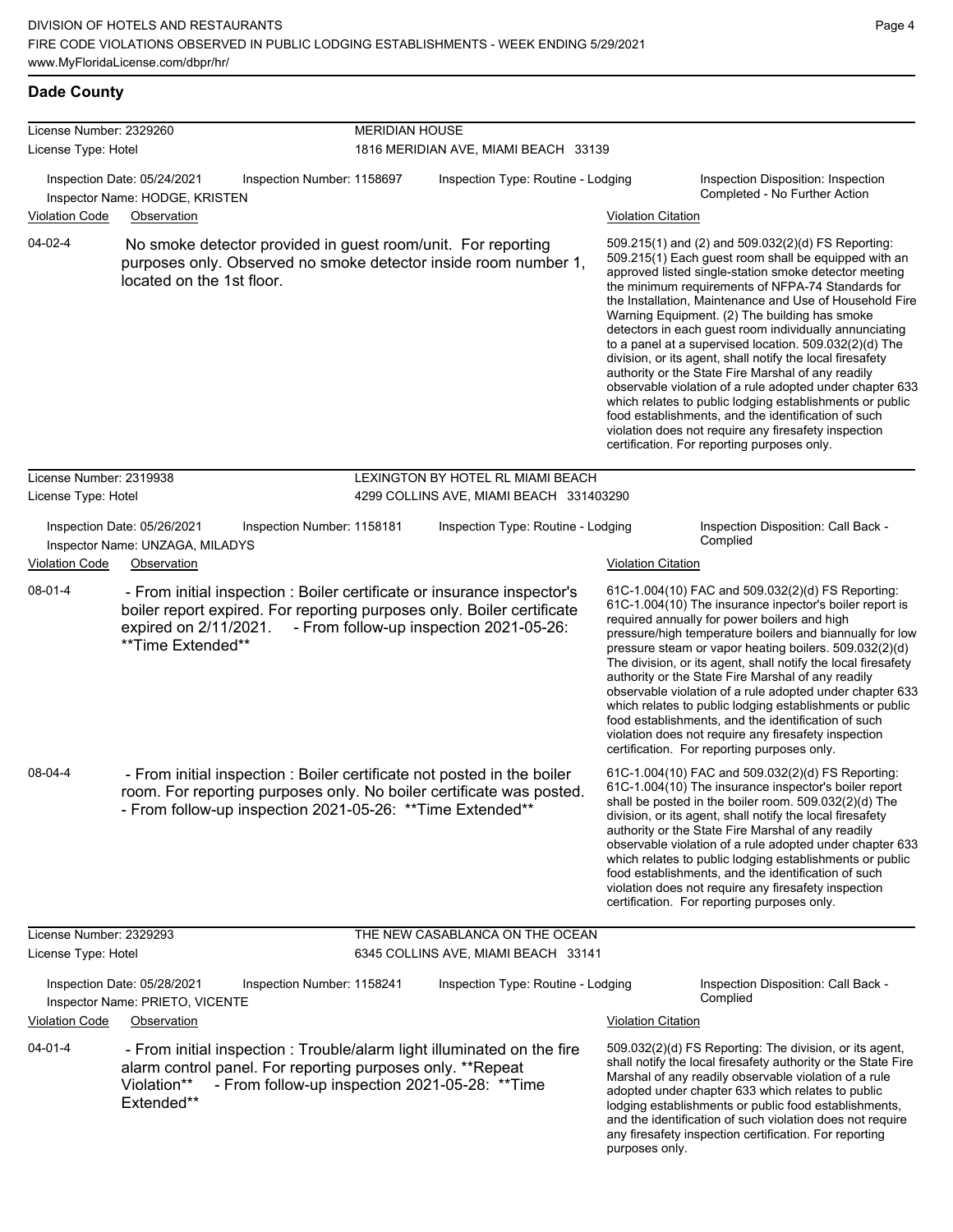## **Dade County**

| License Number: 2329481 |                                                                                   |                                                                                                                                      | RADISSON RED MIAMI AIRPORT<br>3401 NW 25 ST, MIAMI 33142 |                                                                                                                                                                                                                                                                                        |                           |                                                                                                                                                                                                                                                                                                                                                                                                                                                                                                                                                                                                                                                                                                                                                              |  |
|-------------------------|-----------------------------------------------------------------------------------|--------------------------------------------------------------------------------------------------------------------------------------|----------------------------------------------------------|----------------------------------------------------------------------------------------------------------------------------------------------------------------------------------------------------------------------------------------------------------------------------------------|---------------------------|--------------------------------------------------------------------------------------------------------------------------------------------------------------------------------------------------------------------------------------------------------------------------------------------------------------------------------------------------------------------------------------------------------------------------------------------------------------------------------------------------------------------------------------------------------------------------------------------------------------------------------------------------------------------------------------------------------------------------------------------------------------|--|
| License Type: Hotel     |                                                                                   |                                                                                                                                      |                                                          |                                                                                                                                                                                                                                                                                        |                           |                                                                                                                                                                                                                                                                                                                                                                                                                                                                                                                                                                                                                                                                                                                                                              |  |
|                         | Inspection Date: 05/27/2021<br>Inspector Name: CRUZ, EDGAR                        | Inspection Number: 1151411                                                                                                           |                                                          | Inspection Type: Lodging-Licensing<br>Inspection                                                                                                                                                                                                                                       |                           | Inspection Disposition: Inspection<br>Completed - No Further Action                                                                                                                                                                                                                                                                                                                                                                                                                                                                                                                                                                                                                                                                                          |  |
| <b>Violation Code</b>   | Observation                                                                       |                                                                                                                                      |                                                          |                                                                                                                                                                                                                                                                                        | <b>Violation Citation</b> |                                                                                                                                                                                                                                                                                                                                                                                                                                                                                                                                                                                                                                                                                                                                                              |  |
| 08-03-4                 | For reporting purposes only.                                                      |                                                                                                                                      |                                                          | No boiler certificate or insurance inspector's boiler report available.                                                                                                                                                                                                                |                           | 61C-1.004(10) FAC and 509.032(2)(d) FS Reporting:<br>61C-1.004(10) The insurance inpector's boiler report is<br>required annually for power boilers and high<br>pressure/high temperature boilers and biannually for low<br>pressure steam or vapor heating boilers. 509.032(2)(d)<br>The division, or its agent, shall notify the local firesafety<br>authority or the State Fire Marshal of any readily<br>observable violation of a rule adopted under chapter 633<br>which relates to public lodging establishments or public<br>food establishments, and the identification of such<br>violation does not require any firesafety inspection<br>certification. For reporting purposes only.                                                              |  |
| License Number: 2330625 |                                                                                   |                                                                                                                                      |                                                          | <b>FLM MIAMI PROPERTIES</b>                                                                                                                                                                                                                                                            |                           |                                                                                                                                                                                                                                                                                                                                                                                                                                                                                                                                                                                                                                                                                                                                                              |  |
| License Type: Apartment |                                                                                   |                                                                                                                                      |                                                          | 1864 NW 24TH ST, MIAMI 33142                                                                                                                                                                                                                                                           |                           |                                                                                                                                                                                                                                                                                                                                                                                                                                                                                                                                                                                                                                                                                                                                                              |  |
|                         | Inspection Date: 05/28/2021<br>Inspector Name: HODGE, KRISTEN                     | Inspection Number: 1512032                                                                                                           |                                                          | Inspection Type: Lodging-Licensing<br>Inspection                                                                                                                                                                                                                                       |                           | Inspection Disposition: Inspection<br>Completed - No Further Action                                                                                                                                                                                                                                                                                                                                                                                                                                                                                                                                                                                                                                                                                          |  |
| <b>Violation Code</b>   | Observation                                                                       |                                                                                                                                      |                                                          |                                                                                                                                                                                                                                                                                        | <b>Violation Citation</b> |                                                                                                                                                                                                                                                                                                                                                                                                                                                                                                                                                                                                                                                                                                                                                              |  |
| $01 - 06 - 4$           |                                                                                   | must be broken to access fire extinguisher.                                                                                          |                                                          | Portable fire extinguisher locked in a box with no means of access<br>to the fire extinguisher. For reporting purposes only. Observed fire<br>extinguisher located on the 1st and 2nd floor no breaking device<br>observed, boxes are locked. As indicated on box, front plastic panel | purposes only.            | 509.032(2)(d) FS Reporting: (d) The division, or its<br>agent, shall notify the local firesafety authority or the<br>State Fire Marshal of any readily observable violation of<br>a rule adopted under chapter 633 which relates to public<br>lodging establishments or public food establishments,<br>and the identification of such violation does not require<br>any firesafety inspection certification. For reporting                                                                                                                                                                                                                                                                                                                                   |  |
| License Number: 2323582 |                                                                                   |                                                                                                                                      |                                                          | RODEWAY INN SOUTH MIAMI - CORAL GABLES                                                                                                                                                                                                                                                 |                           |                                                                                                                                                                                                                                                                                                                                                                                                                                                                                                                                                                                                                                                                                                                                                              |  |
| License Type: Hotel     |                                                                                   |                                                                                                                                      |                                                          | 5959 SW 71 ST, MIAMI 33143                                                                                                                                                                                                                                                             |                           |                                                                                                                                                                                                                                                                                                                                                                                                                                                                                                                                                                                                                                                                                                                                                              |  |
| <b>Violation Code</b>   | Inspection Date: 05/25/2021<br>Inspector Name: MASKASEM, SUPPACHAI<br>Observation | Inspection Number: 1157113                                                                                                           |                                                          | Inspection Type: Routine - Lodging                                                                                                                                                                                                                                                     | <b>Violation Citation</b> | Inspection Disposition: Call Back -<br>Complied                                                                                                                                                                                                                                                                                                                                                                                                                                                                                                                                                                                                                                                                                                              |  |
| 04-02-4                 |                                                                                   | room/unit. For reporting purposes only.<br>Observed smoke detector of room 410 missing.<br>inspection 2021-05-25: ** Time Extended** |                                                          | - From initial inspection : No smoke detector provided in guest<br>Observed the smoke detector of room 407 without the battery.<br>- From follow-up                                                                                                                                    |                           | 509.215(1) and (2) and 509.032(2)(d) FS Reporting:<br>509.215(1) Each guest room shall be equipped with an<br>approved listed single-station smoke detector meeting<br>the minimum requirements of NFPA-74 Standards for<br>the Installation, Maintenance and Use of Household Fire<br>Warning Equipment. (2) The building has smoke<br>detectors in each guest room individually annunciating<br>to a panel at a supervised location. $509.032(2)(d)$ The<br>division, or its agent, shall notify the local firesafety<br>authority or the State Fire Marshal of any readily<br>observable violation of a rule adopted under chapter 633<br>which relates to public lodging establishments or public<br>food establishments, and the identification of such |  |

violation does not require any firesafety inspection certification. For reporting purposes only.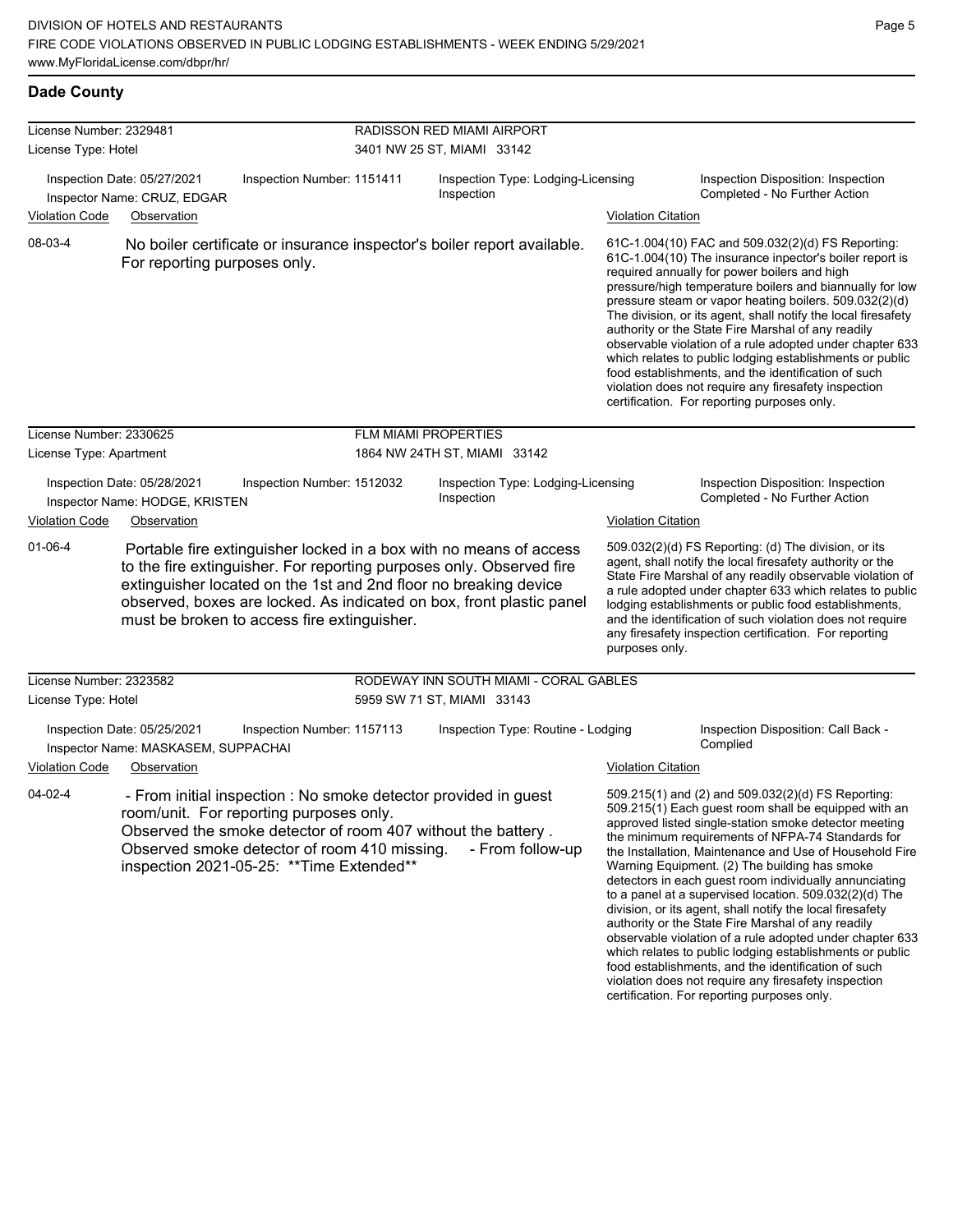| <b>Dade County</b> |
|--------------------|

| License Number: 2318561 |                                                              |                                                        | <b>SUNSET WAY</b> |                                                                                                                                           |                           |                                                                                                                                                                                                                                                                                                                                                                                                                            |  |
|-------------------------|--------------------------------------------------------------|--------------------------------------------------------|-------------------|-------------------------------------------------------------------------------------------------------------------------------------------|---------------------------|----------------------------------------------------------------------------------------------------------------------------------------------------------------------------------------------------------------------------------------------------------------------------------------------------------------------------------------------------------------------------------------------------------------------------|--|
| License Type: Apartment |                                                              | 15385 SW 73 TER CIR, MIAMI 33193                       |                   |                                                                                                                                           |                           |                                                                                                                                                                                                                                                                                                                                                                                                                            |  |
|                         | Inspection Date: 05/26/2021<br>Inspector Name: ELDER, AUDREY | Inspection Number: 1512557                             |                   | Inspection Type: Lodging-Licensing<br>Inspection                                                                                          |                           | Inspection Disposition: Inspection<br>Completed - No Further Action                                                                                                                                                                                                                                                                                                                                                        |  |
| <b>Violation Code</b>   | Observation                                                  |                                                        |                   |                                                                                                                                           | <b>Violation Citation</b> |                                                                                                                                                                                                                                                                                                                                                                                                                            |  |
| $01 - 06 - 4$           | building 15331 near unit 3.                                  | to the fire extinguisher. For reporting purposes only. |                   | Portable fire extinguisher locked in a box with no means of access<br>Observed no breaking device provided to access fire extinguisher at | purposes only.            | 509.032(2)(d) FS Reporting: (d) The division, or its<br>agent, shall notify the local firesafety authority or the<br>State Fire Marshal of any readily observable violation of<br>a rule adopted under chapter 633 which relates to public<br>lodging establishments or public food establishments,<br>and the identification of such violation does not require<br>any firesafety inspection certification. For reporting |  |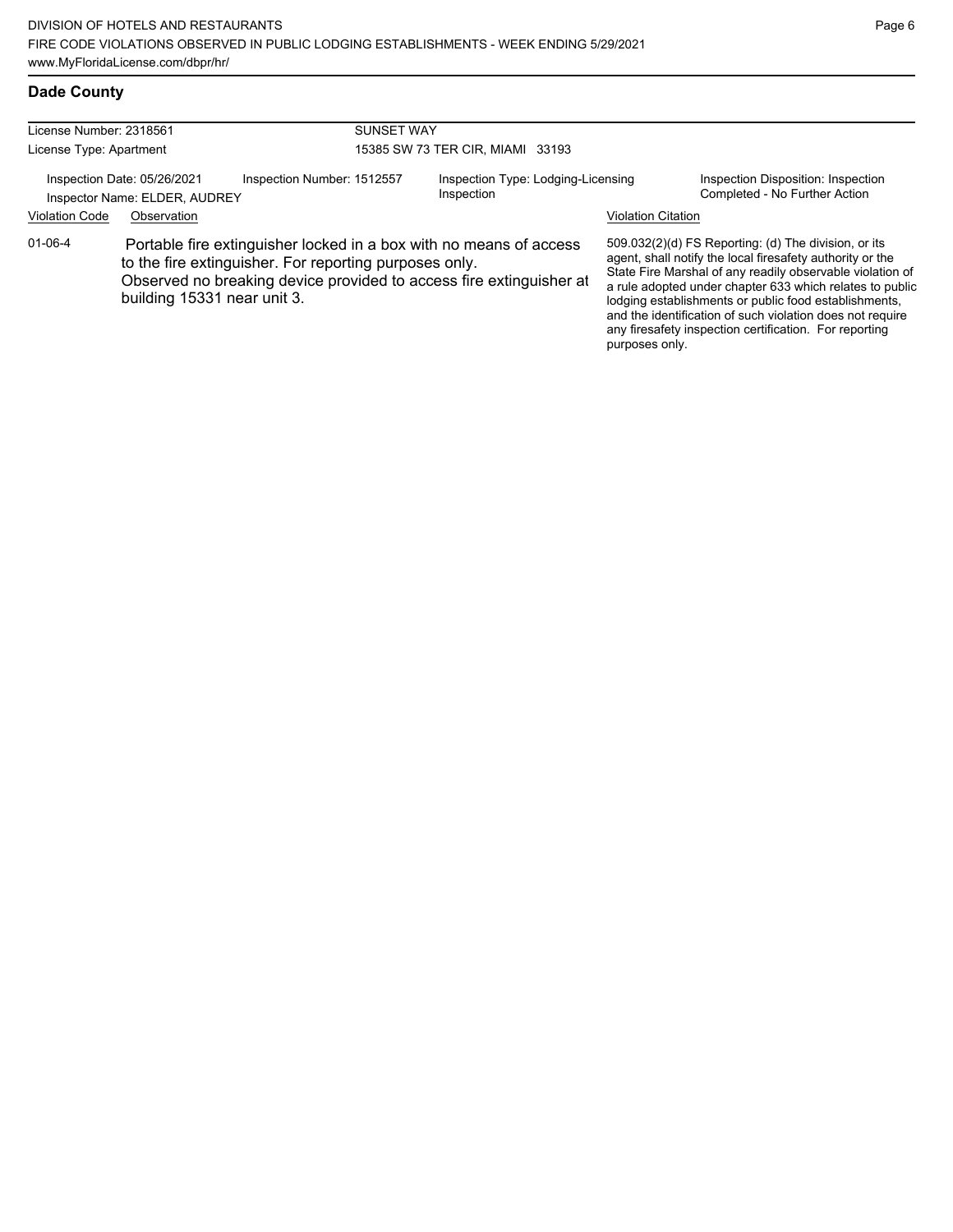| License Number: 2603121                                                                                                                                                                                                   |                                                                                                                                                                                                                                                                                                                                                                                   |                      | APM INN AND SUITES JACKSONVILLE                                                                                                                                                                                                                                                                                                                                                                                                              |                                                                                                  |                                                                                                                                                                                                                                                                                                                                                                                                                            |  |
|---------------------------------------------------------------------------------------------------------------------------------------------------------------------------------------------------------------------------|-----------------------------------------------------------------------------------------------------------------------------------------------------------------------------------------------------------------------------------------------------------------------------------------------------------------------------------------------------------------------------------|----------------------|----------------------------------------------------------------------------------------------------------------------------------------------------------------------------------------------------------------------------------------------------------------------------------------------------------------------------------------------------------------------------------------------------------------------------------------------|--------------------------------------------------------------------------------------------------|----------------------------------------------------------------------------------------------------------------------------------------------------------------------------------------------------------------------------------------------------------------------------------------------------------------------------------------------------------------------------------------------------------------------------|--|
| License Type: Motel                                                                                                                                                                                                       |                                                                                                                                                                                                                                                                                                                                                                                   |                      | 510 LN AVE S, JACKSONVILLE 32254                                                                                                                                                                                                                                                                                                                                                                                                             |                                                                                                  |                                                                                                                                                                                                                                                                                                                                                                                                                            |  |
| <b>Violation Code</b>                                                                                                                                                                                                     | Inspection Date: 05/25/2021<br>Inspection Number: 1217018<br>Inspector Name: MERCER, THOMAS<br>Observation                                                                                                                                                                                                                                                                        |                      | Inspection Type: Complaint Full                                                                                                                                                                                                                                                                                                                                                                                                              | Inspection Disposition: Inspection<br>Completed - No Further Action<br><b>Violation Citation</b> |                                                                                                                                                                                                                                                                                                                                                                                                                            |  |
| $01 - 02 - 4$                                                                                                                                                                                                             | Portable fire extinguisher pressure gauge indicates the extinguisher<br>is in need of recharge. For reporting purposes only.<br>Fire extinguisher by room 302 has gauge needle in red recharge<br>area.                                                                                                                                                                           |                      |                                                                                                                                                                                                                                                                                                                                                                                                                                              | purposes only.                                                                                   | 509.032(2)(d) FS Reporting: (d) The division, or its<br>agent, shall notify the local firesafety authority or the<br>State Fire Marshal of any readily observable violation of<br>a rule adopted under chapter 633 which relates to public<br>lodging establishments or public food establishments,<br>and the identification of such violation does not require<br>any firesafety inspection certification. For reporting |  |
| License Number: 2608861                                                                                                                                                                                                   |                                                                                                                                                                                                                                                                                                                                                                                   | <b>BEST STAY INN</b> |                                                                                                                                                                                                                                                                                                                                                                                                                                              |                                                                                                  |                                                                                                                                                                                                                                                                                                                                                                                                                            |  |
| License Type: Motel                                                                                                                                                                                                       |                                                                                                                                                                                                                                                                                                                                                                                   |                      | 8220 DIX ELLIS TRAIL, JACKSONVILLE 32256                                                                                                                                                                                                                                                                                                                                                                                                     |                                                                                                  |                                                                                                                                                                                                                                                                                                                                                                                                                            |  |
| Inspection Date: 05/26/2021<br>Inspection Number: 1217047<br>Inspector Name: VILBRUN, JOSUE                                                                                                                               |                                                                                                                                                                                                                                                                                                                                                                                   |                      | Inspection Type: Complaint Full                                                                                                                                                                                                                                                                                                                                                                                                              |                                                                                                  | Inspection Disposition: Administrative<br>complaint recommended                                                                                                                                                                                                                                                                                                                                                            |  |
| Violation Code                                                                                                                                                                                                            | Observation                                                                                                                                                                                                                                                                                                                                                                       |                      |                                                                                                                                                                                                                                                                                                                                                                                                                                              | <b>Violation Citation</b>                                                                        |                                                                                                                                                                                                                                                                                                                                                                                                                            |  |
| 01-02-4<br>Portable fire extinguisher pressure gauge indicates the extinguisher<br>is in need of recharge. For reporting purposes only.<br>Fire extinguisher in leasing office next to employee restroom is in<br>the Red |                                                                                                                                                                                                                                                                                                                                                                                   |                      | 509.032(2)(d) FS Reporting: (d) The division, or its<br>agent, shall notify the local firesafety authority or the<br>State Fire Marshal of any readily observable violation of<br>a rule adopted under chapter 633 which relates to public<br>lodging establishments or public food establishments,<br>and the identification of such violation does not require<br>any firesafety inspection certification. For reporting<br>purposes only. |                                                                                                  |                                                                                                                                                                                                                                                                                                                                                                                                                            |  |
| License Number: 2600171                                                                                                                                                                                                   |                                                                                                                                                                                                                                                                                                                                                                                   | <b>MIRAMAR</b>       |                                                                                                                                                                                                                                                                                                                                                                                                                                              |                                                                                                  |                                                                                                                                                                                                                                                                                                                                                                                                                            |  |
| License Type: Apartment                                                                                                                                                                                                   |                                                                                                                                                                                                                                                                                                                                                                                   |                      | 5736 TALL PINE LN, JACKSONVILLE 32277                                                                                                                                                                                                                                                                                                                                                                                                        |                                                                                                  |                                                                                                                                                                                                                                                                                                                                                                                                                            |  |
|                                                                                                                                                                                                                           | Inspection Date: 05/28/2021<br>Inspection Number: 1512633<br>Inspector Name: THOMAS, PHILIP                                                                                                                                                                                                                                                                                       |                      | Inspection Type: Complaint Full                                                                                                                                                                                                                                                                                                                                                                                                              |                                                                                                  | Inspection Disposition: Call Back -<br>Extension given, pending                                                                                                                                                                                                                                                                                                                                                            |  |
| <b>Violation Code</b>                                                                                                                                                                                                     | Observation                                                                                                                                                                                                                                                                                                                                                                       |                      |                                                                                                                                                                                                                                                                                                                                                                                                                                              | <b>Violation Citation</b>                                                                        |                                                                                                                                                                                                                                                                                                                                                                                                                            |  |
| $01 - 04 - 4$                                                                                                                                                                                                             | - From initial inspection : No portable fire extinguisher present on<br>the premises. For reporting purposes only.<br>Fire extinguishers missing from the following locations including but<br>not limited to 5756 unit 2, 3134 unit 5, 3032 unit 5, 3114 unit 2.<br>From follow-up inspection 2021-05-28: Fire extinguishers still<br>missing from locations. ** Time Extended** |                      |                                                                                                                                                                                                                                                                                                                                                                                                                                              | purposes only.                                                                                   | 509.032(2)(d) FS Reporting: (d) The division, or its<br>agent, shall notify the local firesafety authority or the<br>State Fire Marshal of any readily observable violation of<br>a rule adopted under chapter 633 which relates to public<br>lodging establishments or public food establishments,<br>and the identification of such violation does not require<br>any firesafety inspection certification. For reporting |  |
| $01 - 04 - 4$                                                                                                                                                                                                             | No portable fire extinguisher present on the premises. For reporting<br>purposes only.<br>Fire extinguishers missing from the following locations including but<br>not limited to 5756 unit 2, 3134 unit 5, 3032 unit 5, 3114 unit 2.                                                                                                                                             |                      |                                                                                                                                                                                                                                                                                                                                                                                                                                              |                                                                                                  | 509.032(2)(d) FS Reporting: (d) The division, or its<br>agent, shall notify the local firesafety authority or the<br>State Fire Marshal of any readily observable violation of<br>a rule adopted under chapter 633 which relates to public<br>lodging establishments or public food establishments,                                                                                                                        |  |

and the identification of such violation does not require any firesafety inspection certification. For reporting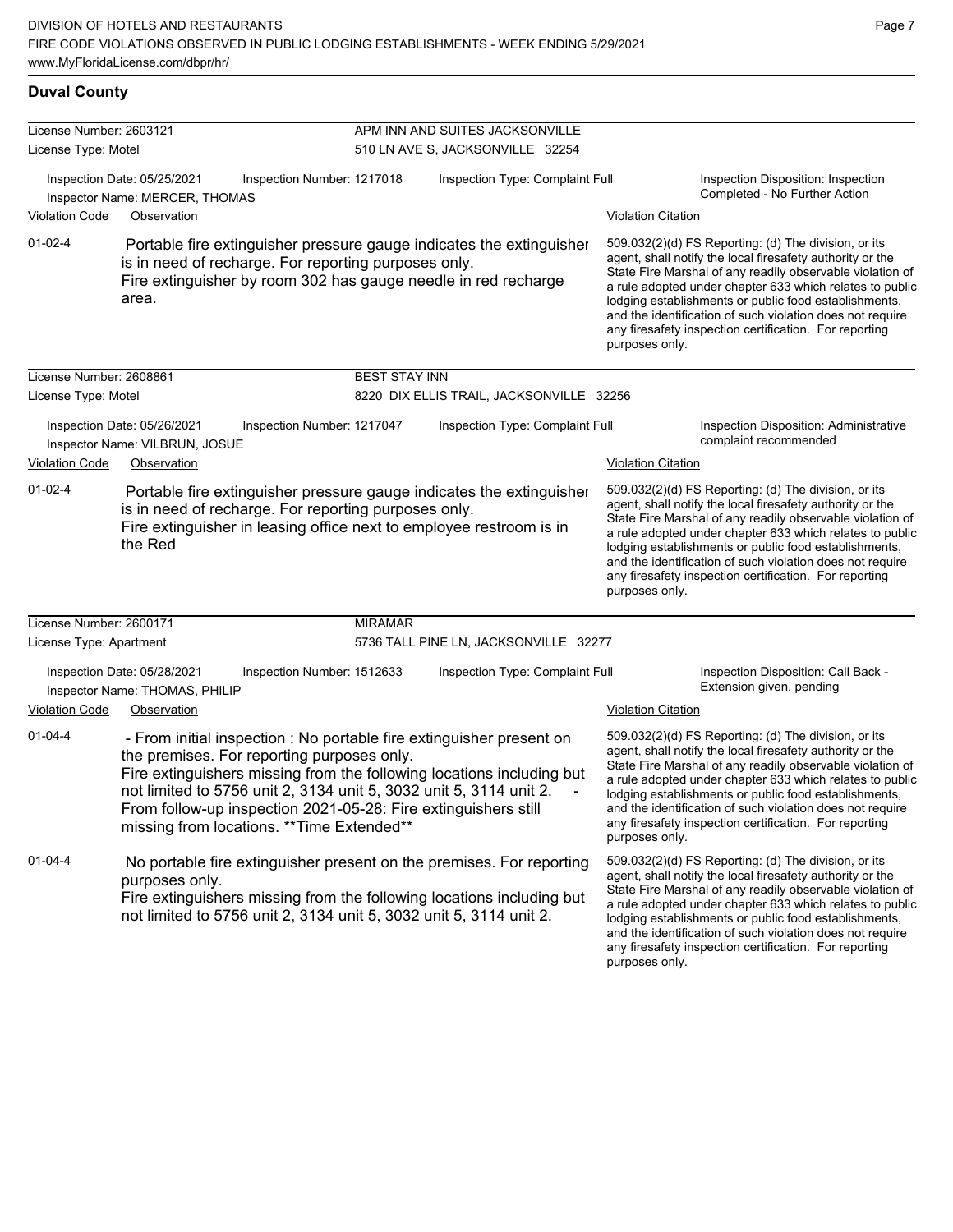| License Number: 2705842 |                                                                   |                                                                                                                              | <b>SAVOY PLACE</b>                               |                           |                                                                                                                                                                                                                                                                                                                                                                                                                            |  |  |
|-------------------------|-------------------------------------------------------------------|------------------------------------------------------------------------------------------------------------------------------|--------------------------------------------------|---------------------------|----------------------------------------------------------------------------------------------------------------------------------------------------------------------------------------------------------------------------------------------------------------------------------------------------------------------------------------------------------------------------------------------------------------------------|--|--|
| License Type: Apartment |                                                                   |                                                                                                                              | 301 N DEVILLIERS ST, PENSACOLA 32501             |                           |                                                                                                                                                                                                                                                                                                                                                                                                                            |  |  |
|                         | Inspection Date: 05/27/2021<br>Inspector Name: ALBRITTON, GREGORY | Inspection Number: 1512604                                                                                                   | Inspection Type: Lodging-Licensing<br>Inspection |                           | Inspection Disposition: Inspection<br>Completed - No Further Action                                                                                                                                                                                                                                                                                                                                                        |  |  |
| <b>Violation Code</b>   | Observation                                                       |                                                                                                                              |                                                  | <b>Violation Citation</b> |                                                                                                                                                                                                                                                                                                                                                                                                                            |  |  |
| $01-02-4$               | First floor next to entrance.                                     | Portable fire extinguisher pressure gauge indicates the extinguisher<br>is in need of recharge. For reporting purposes only. |                                                  | purposes only.            | 509.032(2)(d) FS Reporting: (d) The division, or its<br>agent, shall notify the local firesafety authority or the<br>State Fire Marshal of any readily observable violation of<br>a rule adopted under chapter 633 which relates to public<br>lodging establishments or public food establishments,<br>and the identification of such violation does not require<br>any firesafety inspection certification. For reporting |  |  |
| License Number: 2705837 |                                                                   |                                                                                                                              | <b>CROW ROAD APARTMENTS</b>                      |                           |                                                                                                                                                                                                                                                                                                                                                                                                                            |  |  |
| License Type: Apartment |                                                                   |                                                                                                                              | 260 CROW RD, PENSACOLA 32506                     |                           |                                                                                                                                                                                                                                                                                                                                                                                                                            |  |  |
|                         | Inspection Date: 05/26/2021<br>Inspector Name: RUSSELL, SARAH     | Inspection Number: 1509165                                                                                                   | Inspection Type: Routine - Lodging               |                           | Inspection Disposition: Administrative<br>complaint recommended                                                                                                                                                                                                                                                                                                                                                            |  |  |
| <b>Violation Code</b>   | Observation                                                       |                                                                                                                              |                                                  | <b>Violation Citation</b> |                                                                                                                                                                                                                                                                                                                                                                                                                            |  |  |
| $07-02-4$               | reporting purposes only.                                          | Exposed electrical wire(s). On back porch of build 380 unit d. For                                                           |                                                  |                           | 509.032(2)(d) FS Reporting: (d) The division, or its<br>agent, shall notify the local firesafety authority or the<br>State Fire Marshal of any readily observable violation of<br>a rule adopted under chapter 633 which relates to public<br>lodging establishments or public food establishments,<br>and the identification of such violation does not require                                                           |  |  |

any firesafety inspection certification. For reporting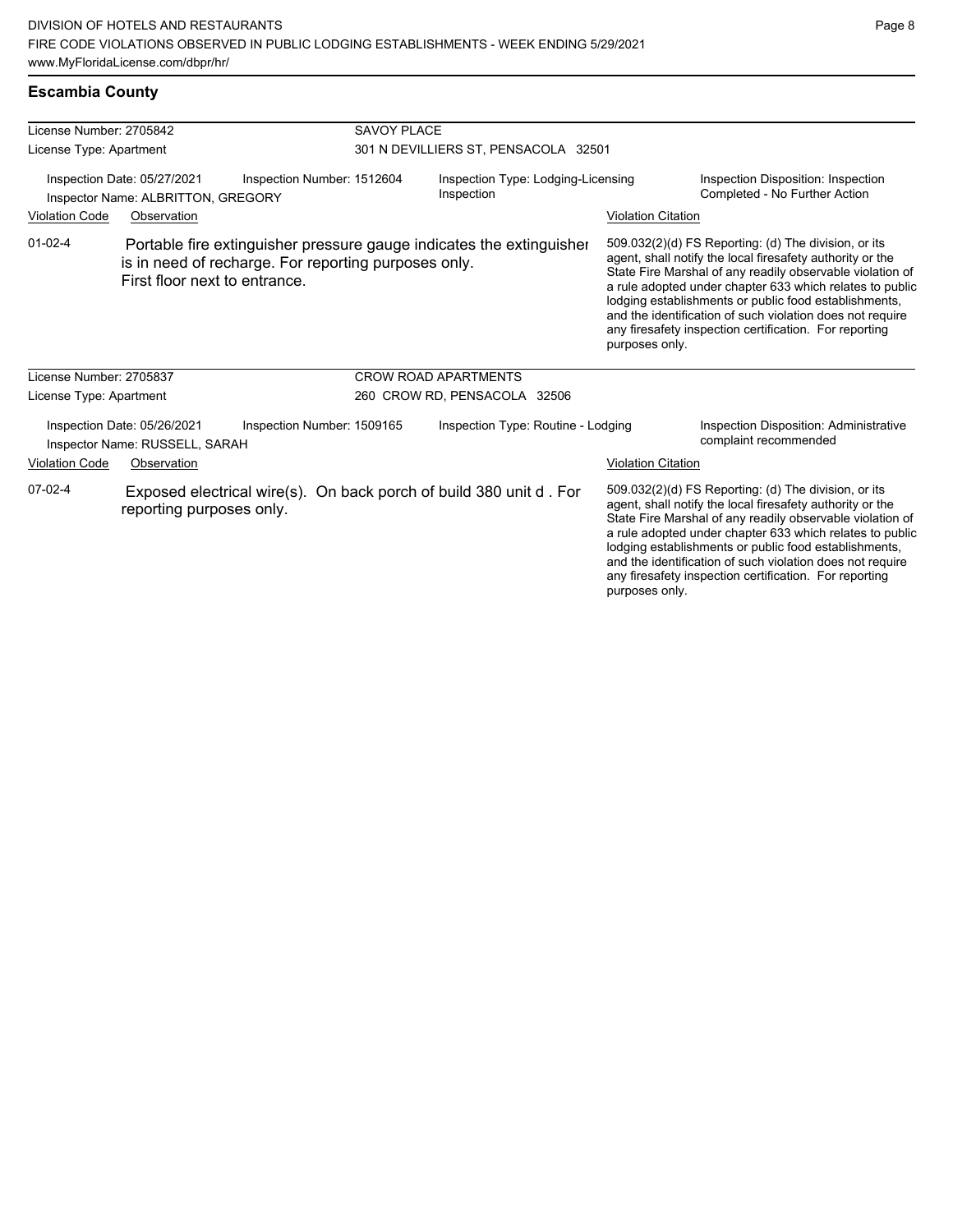## **Hillsborough County**

| License Number: 3913671                                                                                   |                                                                   |                                                                                                                                        | <b>CONCORD HOSPITALITY ENTERPRISES</b> |                                                                                                                                                                                                                                                                                                                                                                                                                                                                                                                                                                                                                                                                                                 |                                                                                                                                                                                                                                                                                                                                                                                                                        |
|-----------------------------------------------------------------------------------------------------------|-------------------------------------------------------------------|----------------------------------------------------------------------------------------------------------------------------------------|----------------------------------------|-------------------------------------------------------------------------------------------------------------------------------------------------------------------------------------------------------------------------------------------------------------------------------------------------------------------------------------------------------------------------------------------------------------------------------------------------------------------------------------------------------------------------------------------------------------------------------------------------------------------------------------------------------------------------------------------------|------------------------------------------------------------------------------------------------------------------------------------------------------------------------------------------------------------------------------------------------------------------------------------------------------------------------------------------------------------------------------------------------------------------------|
| License Type: Hotel                                                                                       |                                                                   |                                                                                                                                        | 3650 MIDTOWN DR, TAMPA 33607           |                                                                                                                                                                                                                                                                                                                                                                                                                                                                                                                                                                                                                                                                                                 |                                                                                                                                                                                                                                                                                                                                                                                                                        |
| Inspection Date: 05/27/2021<br>Inspector Name: KLUSENDORF, JEANNE<br><b>Violation Code</b><br>Observation |                                                                   | Inspection Number: 1157235                                                                                                             | Inspection Type: Routine - Lodging     |                                                                                                                                                                                                                                                                                                                                                                                                                                                                                                                                                                                                                                                                                                 | Inspection Disposition: Inspection<br>Completed - No Further Action                                                                                                                                                                                                                                                                                                                                                    |
|                                                                                                           |                                                                   |                                                                                                                                        |                                        | <b>Violation Citation</b>                                                                                                                                                                                                                                                                                                                                                                                                                                                                                                                                                                                                                                                                       |                                                                                                                                                                                                                                                                                                                                                                                                                        |
| $04 - 01 - 4$                                                                                             |                                                                   | Trouble/alarm light illuminated on the fire alarm control panel. For<br>reporting purposes only. Control panel by Market by front desk |                                        | purposes only.                                                                                                                                                                                                                                                                                                                                                                                                                                                                                                                                                                                                                                                                                  | 509.032(2)(d) FS Reporting: The division, or its agent,<br>shall notify the local firesafety authority or the State Fire<br>Marshal of any readily observable violation of a rule<br>adopted under chapter 633 which relates to public<br>lodging establishments or public food establishments,<br>and the identification of such violation does not require<br>any firesafety inspection certification. For reporting |
| 08-03-4                                                                                                   | For reporting purposes only.                                      | No boiler certificate or insurance inspector's boiler report available.                                                                |                                        | 61C-1.004(10) FAC and 509.032(2)(d) FS Reporting:<br>61C-1.004(10) The insurance inpector's boiler report is<br>required annually for power boilers and high<br>pressure/high temperature boilers and biannually for low<br>pressure steam or vapor heating boilers. 509.032(2)(d)<br>The division, or its agent, shall notify the local firesafety<br>authority or the State Fire Marshal of any readily<br>observable violation of a rule adopted under chapter 633<br>which relates to public lodging establishments or public<br>food establishments, and the identification of such<br>violation does not require any firesafety inspection<br>certification. For reporting purposes only. |                                                                                                                                                                                                                                                                                                                                                                                                                        |
| License Number: 3906037                                                                                   |                                                                   |                                                                                                                                        | CHASE SUITE HOTEL BY WOODFIN           |                                                                                                                                                                                                                                                                                                                                                                                                                                                                                                                                                                                                                                                                                                 |                                                                                                                                                                                                                                                                                                                                                                                                                        |
| License Type: Hotel                                                                                       |                                                                   |                                                                                                                                        | 3075 ROCKY POINT DR, TAMPA 336071439   |                                                                                                                                                                                                                                                                                                                                                                                                                                                                                                                                                                                                                                                                                                 |                                                                                                                                                                                                                                                                                                                                                                                                                        |
|                                                                                                           | Inspection Date: 05/26/2021<br>Inspector Name: KLUSENDORF, JEANNE | Inspection Number: 1158405                                                                                                             | Inspection Type: Routine - Lodging     |                                                                                                                                                                                                                                                                                                                                                                                                                                                                                                                                                                                                                                                                                                 | Inspection Disposition: Administrative<br>complaint recommended                                                                                                                                                                                                                                                                                                                                                        |
| <b>Violation Code</b>                                                                                     | Observation                                                       |                                                                                                                                        |                                        | <b>Violation Citation</b>                                                                                                                                                                                                                                                                                                                                                                                                                                                                                                                                                                                                                                                                       |                                                                                                                                                                                                                                                                                                                                                                                                                        |
| $04 - 01 - 4$                                                                                             |                                                                   | Trouble/alarm light illuminated on the fire alarm control panel. For<br>reporting purposes only. By office                             |                                        |                                                                                                                                                                                                                                                                                                                                                                                                                                                                                                                                                                                                                                                                                                 | 509.032(2)(d) FS Reporting: The division, or its agent,<br>shall notify the local firesafety authority or the State Fire<br>Marshal of any readily observable violation of a rule<br>adopted under chapter 633 which relates to public<br>lodging establishments or public food establishments,<br>and the identification of such violation does not require<br>any firesafety inspection certification. For reporting |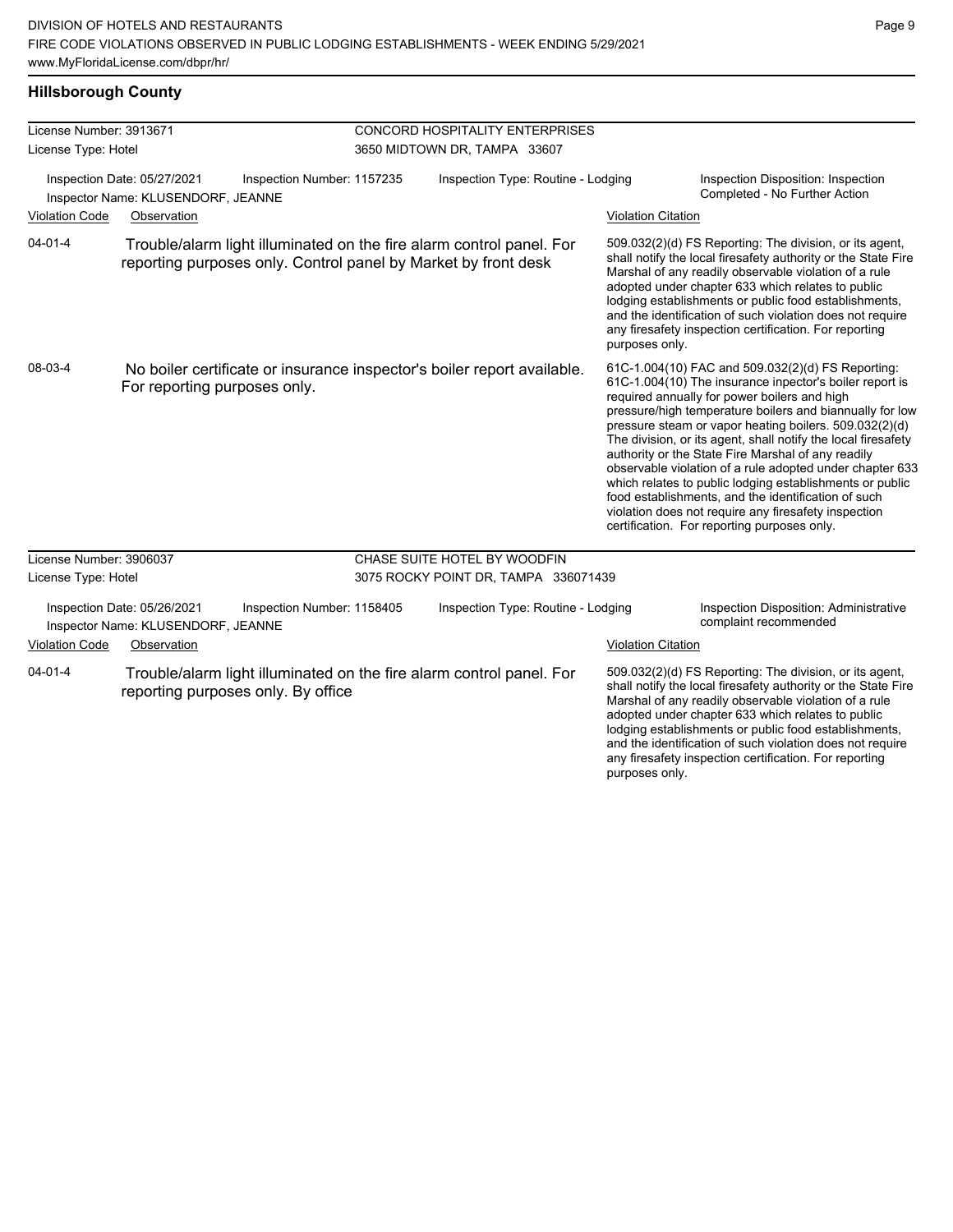**Lee County**

| License Number: 4605574                                      |                                                                               |                            |                                           | MAPLE CREST APARTMENTS                                                                                                                                                                                                  |                           |                                                                                                                                                                                                                                                                                                                                                                                                                            |  |
|--------------------------------------------------------------|-------------------------------------------------------------------------------|----------------------------|-------------------------------------------|-------------------------------------------------------------------------------------------------------------------------------------------------------------------------------------------------------------------------|---------------------------|----------------------------------------------------------------------------------------------------------------------------------------------------------------------------------------------------------------------------------------------------------------------------------------------------------------------------------------------------------------------------------------------------------------------------|--|
| License Type: Apartment                                      |                                                                               |                            | 3607 CRESTWOOD LAKE AVE, FORT MYERS 33901 |                                                                                                                                                                                                                         |                           |                                                                                                                                                                                                                                                                                                                                                                                                                            |  |
| Inspection Date: 05/27/2021<br>Inspector Name: WALTER, KAYLA |                                                                               | Inspection Number: 1491248 | Inspection Type: Routine - Lodging        |                                                                                                                                                                                                                         |                           | Inspection Disposition: Inspection<br>Completed - No Further Action                                                                                                                                                                                                                                                                                                                                                        |  |
| <b>Violation Code</b>                                        | Observation                                                                   |                            |                                           |                                                                                                                                                                                                                         | <b>Violation Citation</b> |                                                                                                                                                                                                                                                                                                                                                                                                                            |  |
| $01 - 03 - 4$                                                |                                                                               |                            |                                           | Portable fire extinguisher missing from it's designated location (sign<br>present indicating designated location). For reporting purposes only.<br>Observed missing fire extinguisher in building 1-3268 near unit 107. | purposes only.            | 509.032(2)(d) FS Reporting: (d) The division, or its<br>agent, shall notify the local firesafety authority or the<br>State Fire Marshal of any readily observable violation of<br>a rule adopted under chapter 633 which relates to public<br>lodging establishments or public food establishments,<br>and the identification of such violation does not require<br>any firesafety inspection certification. For reporting |  |
| License Number: 4605674                                      |                                                                               |                            | 2145 PROPERTIES                           |                                                                                                                                                                                                                         |                           |                                                                                                                                                                                                                                                                                                                                                                                                                            |  |
| License Type: Apartment                                      |                                                                               |                            | 2145 CANAL ST, FORT MYERS 33901           |                                                                                                                                                                                                                         |                           |                                                                                                                                                                                                                                                                                                                                                                                                                            |  |
| <b>Violation Code</b>                                        | Inspection Date: 05/27/2021<br>Inspector Name: PFENNING, BRUNO<br>Observation | Inspection Number: 1495001 |                                           | Inspection Type: Routine - Lodging                                                                                                                                                                                      | <b>Violation Citation</b> | Inspection Disposition: Inspection<br>Completed - No Further Action                                                                                                                                                                                                                                                                                                                                                        |  |
| $01-02-4$                                                    | only.                                                                         |                            |                                           | Portable fire extinguisher pressure gauge indicates the extinguisher<br>is in need of recharge across from unit #4. . For reporting purposes                                                                            | purposes only.            | 509.032(2)(d) FS Reporting: (d) The division, or its<br>agent, shall notify the local firesafety authority or the<br>State Fire Marshal of any readily observable violation of<br>a rule adopted under chapter 633 which relates to public<br>lodging establishments or public food establishments,<br>and the identification of such violation does not require<br>any firesafety inspection certification. For reporting |  |
| License Number: 4601820                                      |                                                                               |                            | <b>HARBOR PALMS</b>                       |                                                                                                                                                                                                                         |                           |                                                                                                                                                                                                                                                                                                                                                                                                                            |  |
| License Type: Apartment                                      |                                                                               |                            |                                           | 4100 EDGEWOOD AVE, FORT MYERS 33916                                                                                                                                                                                     |                           |                                                                                                                                                                                                                                                                                                                                                                                                                            |  |
|                                                              | Inspection Date: 05/26/2021<br>Inspector Name: PFENNING, BRUNO                | Inspection Number: 1500873 |                                           | Inspection Type: Routine - Lodging                                                                                                                                                                                      |                           | Inspection Disposition: Inspection<br>Completed - No Further Action                                                                                                                                                                                                                                                                                                                                                        |  |
| <b>Violation Code</b>                                        | Observation                                                                   |                            |                                           |                                                                                                                                                                                                                         | <b>Violation Citation</b> |                                                                                                                                                                                                                                                                                                                                                                                                                            |  |
| $01 - 03 - 4$                                                |                                                                               |                            |                                           | Portable fire extinguisher missing from it's designated location (sign                                                                                                                                                  |                           | 509.032(2)(d) FS Reporting: (d) The division, or its                                                                                                                                                                                                                                                                                                                                                                       |  |

present indicating designated location). For reporting purposes only. Observed fire extinguisher broken off wall on ground on unit #83.

agent, shall notify the local firesafety authority or the State Fire Marshal of any readily observable violation of a rule adopted under chapter 633 which relates to public lodging establishments or public food establishments, and the identification of such violation does not require any firesafety inspection certification. For reporting purposes only.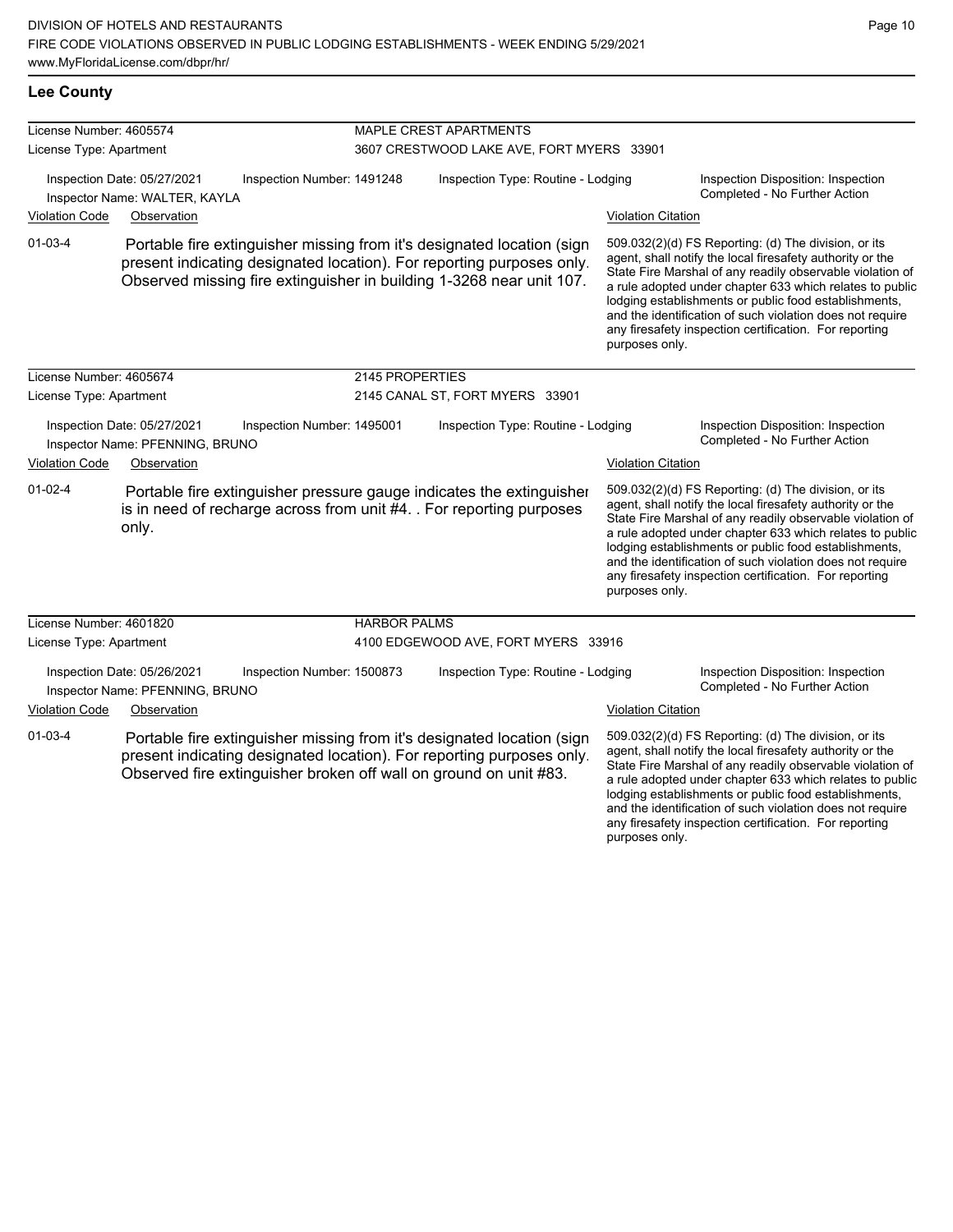01-03-4 Portable fire extinguisher missing from it's designated location (sign present indicating designated location). For reporting purposes only. Missing on front side of 7.

purposes only.

509.032(2)(d) FS Reporting: (d) The division, or its agent, shall notify the local firesafety authority or the State Fire Marshal of any readily observable violation of a rule adopted under chapter 633 which relates to public lodging establishments or public food establishments, and the identification of such violation does not require any firesafety inspection certification. For reporting purposes only.

| License Number: 4701445                                                                      |                |                                                            |                                  | <b>QUALITY INN &amp; SUITES</b>                                      |                           |                                                                                                                                                                                                                                                                                                                                                                                                                            |  |
|----------------------------------------------------------------------------------------------|----------------|------------------------------------------------------------|----------------------------------|----------------------------------------------------------------------|---------------------------|----------------------------------------------------------------------------------------------------------------------------------------------------------------------------------------------------------------------------------------------------------------------------------------------------------------------------------------------------------------------------------------------------------------------------|--|
| License Type: Motel                                                                          |                |                                                            | 6737 MAHAN DR, TALLAHASSEE 32308 |                                                                      |                           |                                                                                                                                                                                                                                                                                                                                                                                                                            |  |
| Inspection Number: 1215103<br>Inspection Date: 05/28/2021<br>Inspector Name: CHARLES, BRENDA |                | Inspection Type: Routine - Lodging                         |                                  | Inspection Disposition: Inspection<br>Completed - No Further Action  |                           |                                                                                                                                                                                                                                                                                                                                                                                                                            |  |
| <b>Violation Code</b>                                                                        | Observation    |                                                            |                                  |                                                                      | <b>Violation Citation</b> |                                                                                                                                                                                                                                                                                                                                                                                                                            |  |
| $01 - 01 - 4$                                                                                | purposes only. | is overcharged: in between room 119 and 120. For reporting |                                  | Portable fire extinguisher pressure gauge indicates the extinguisher |                           | 509.032(2)(d) FS Reporting: (d) The division, or its<br>agent, shall notify the local firesafety authority or the<br>State Fire Marshal of any readily observable violation of<br>a rule adopted under chapter 633 which relates to public<br>lodging establishments or public food establishments,<br>and the identification of such violation does not require<br>any firesafety inspection certification. For reporting |  |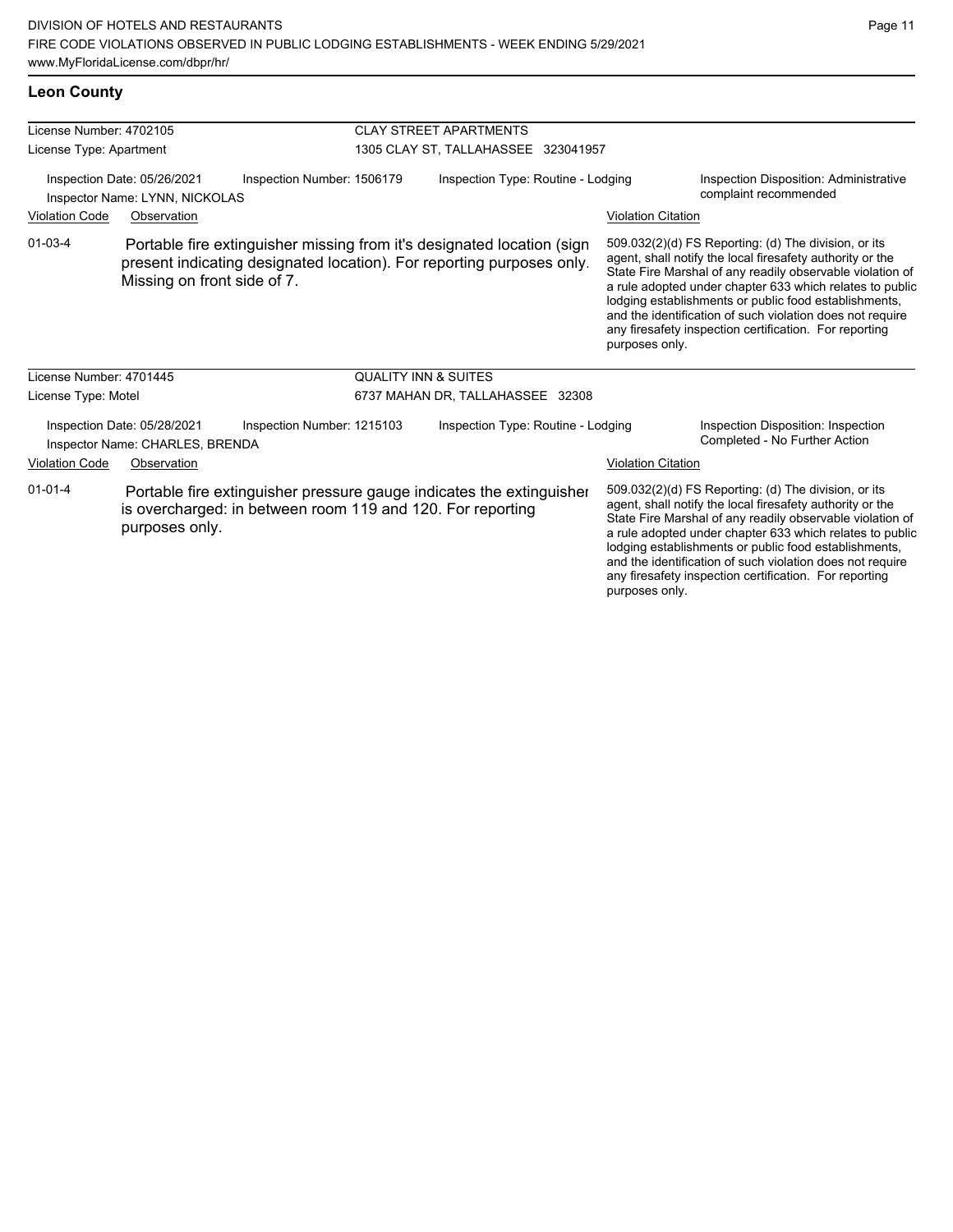| License Number: 5300333 |                                                                               |                                                              | <b>SANDPIPER</b>                |                                                                      |                           |                                                                                                                                                                                                                                                                                                                                                                                                                                                                                                                                                                                                                                                                                                                                                                                                                                                                     |  |
|-------------------------|-------------------------------------------------------------------------------|--------------------------------------------------------------|---------------------------------|----------------------------------------------------------------------|---------------------------|---------------------------------------------------------------------------------------------------------------------------------------------------------------------------------------------------------------------------------------------------------------------------------------------------------------------------------------------------------------------------------------------------------------------------------------------------------------------------------------------------------------------------------------------------------------------------------------------------------------------------------------------------------------------------------------------------------------------------------------------------------------------------------------------------------------------------------------------------------------------|--|
| License Type: Apartment |                                                                               |                                                              | 555 NE OCEAN BLVD, STUART 34996 |                                                                      |                           |                                                                                                                                                                                                                                                                                                                                                                                                                                                                                                                                                                                                                                                                                                                                                                                                                                                                     |  |
| <b>Violation Code</b>   | Inspection Date: 05/27/2021<br>Inspector Name: ROTONDI, VICTOR<br>Observation | Inspection Number: 1512434                                   |                                 | Inspection Type: Lodging-Licensing<br>Inspection                     |                           | Inspection Disposition: Warning<br>Issued                                                                                                                                                                                                                                                                                                                                                                                                                                                                                                                                                                                                                                                                                                                                                                                                                           |  |
|                         |                                                                               |                                                              |                                 |                                                                      | <b>Violation Citation</b> |                                                                                                                                                                                                                                                                                                                                                                                                                                                                                                                                                                                                                                                                                                                                                                                                                                                                     |  |
| $04 - 02 - 4$           | purposes only. **Warning**                                                    | No smoke detector provided in guest room/unit. For reporting |                                 |                                                                      |                           | 509.215(1) and (2) and 509.032(2)(d) FS Reporting:<br>509.215(1) Each guest room shall be equipped with an<br>approved listed single-station smoke detector meeting<br>the minimum requirements of NFPA-74 Standards for<br>the Installation, Maintenance and Use of Household Fire<br>Warning Equipment. (2) The building has smoke<br>detectors in each guest room individually annunciating<br>to a panel at a supervised location. $509.032(2)(d)$ The<br>division, or its agent, shall notify the local firesafety<br>authority or the State Fire Marshal of any readily<br>observable violation of a rule adopted under chapter 633<br>which relates to public lodging establishments or public<br>food establishments, and the identification of such<br>violation does not require any firesafety inspection<br>certification. For reporting purposes only. |  |
| License Number: 5300742 |                                                                               |                                                              |                                 | HUTCHINSON ISLAND MARRIOTT BEACH RESORT & MARINA                     |                           |                                                                                                                                                                                                                                                                                                                                                                                                                                                                                                                                                                                                                                                                                                                                                                                                                                                                     |  |
| License Type: Hotel     |                                                                               |                                                              | 555 NE OCEAN BLVD, STUART 34996 |                                                                      |                           |                                                                                                                                                                                                                                                                                                                                                                                                                                                                                                                                                                                                                                                                                                                                                                                                                                                                     |  |
|                         | Inspection Date: 05/27/2021<br>Inspector Name: ROTONDI, VICTOR                | Inspection Number: 1159109                                   |                                 | Inspection Type: Lodging-Licensing<br>Inspection                     |                           | Inspection Disposition: Warning<br>Issued                                                                                                                                                                                                                                                                                                                                                                                                                                                                                                                                                                                                                                                                                                                                                                                                                           |  |
| <b>Violation Code</b>   | Observation                                                                   |                                                              |                                 |                                                                      | <b>Violation Citation</b> |                                                                                                                                                                                                                                                                                                                                                                                                                                                                                                                                                                                                                                                                                                                                                                                                                                                                     |  |
| $04 - 01 - 4$           |                                                                               | reporting purposes only man lobby/office                     |                                 | Trouble/alarm light illuminated on the fire alarm control panel. For | purposes only.            | 509.032(2)(d) FS Reporting: The division, or its agent,<br>shall notify the local firesafety authority or the State Fire<br>Marshal of any readily observable violation of a rule<br>adopted under chapter 633 which relates to public<br>lodging establishments or public food establishments,<br>and the identification of such violation does not require<br>any firesafety inspection certification. For reporting                                                                                                                                                                                                                                                                                                                                                                                                                                              |  |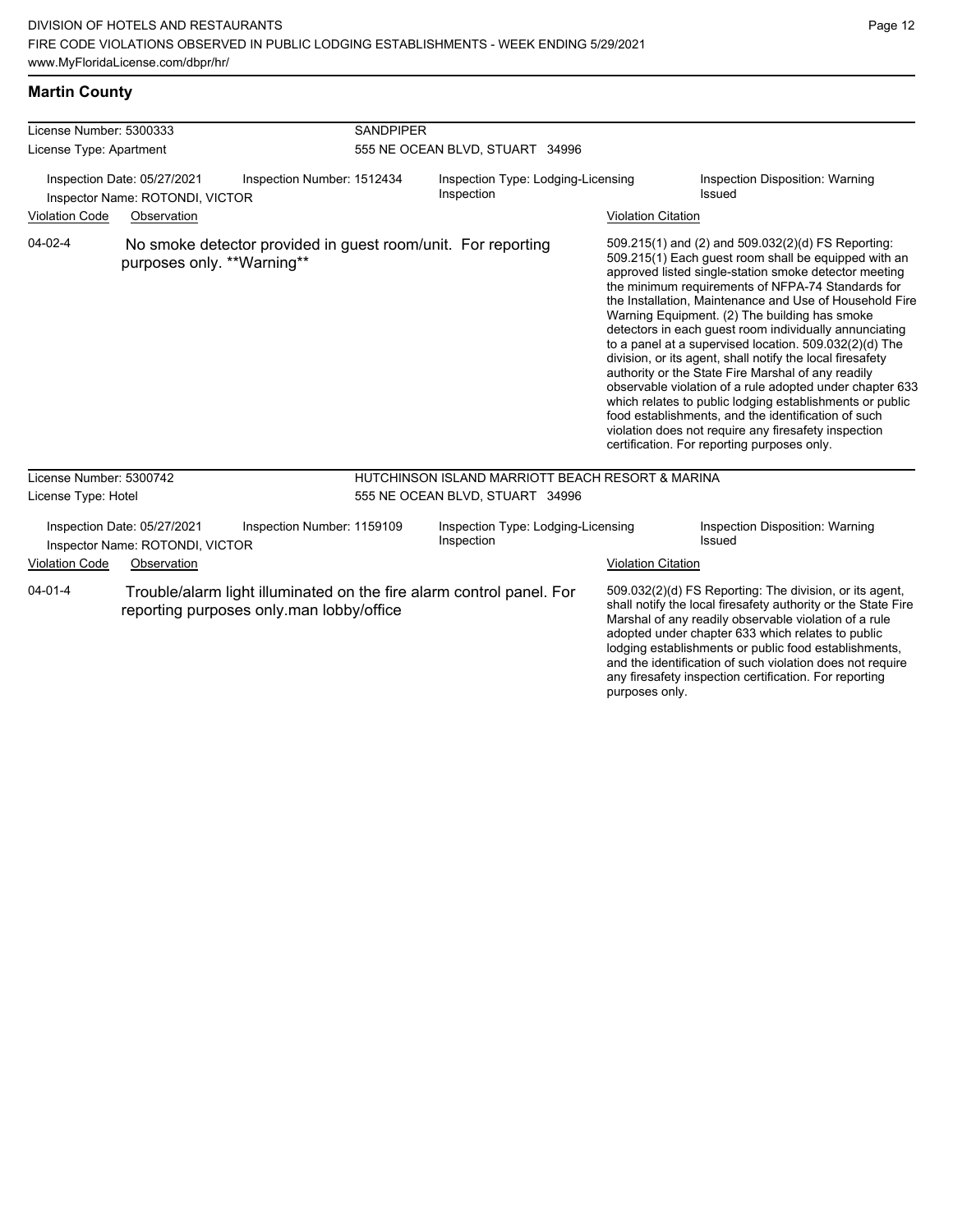**Monroe County**

| License Number: 5400985 |                                                                                                                                                                                                                                            | <b>TRUMAN HOTEL</b>        |                                                                                                                                                                                                                                                                                                                                                                                                                                                                                                                                                                                           |                           |                                                                                                                                                                                                                                                                                                                                                                                                                                                                                                                                                                                                                                                                                                 |  |  |  |
|-------------------------|--------------------------------------------------------------------------------------------------------------------------------------------------------------------------------------------------------------------------------------------|----------------------------|-------------------------------------------------------------------------------------------------------------------------------------------------------------------------------------------------------------------------------------------------------------------------------------------------------------------------------------------------------------------------------------------------------------------------------------------------------------------------------------------------------------------------------------------------------------------------------------------|---------------------------|-------------------------------------------------------------------------------------------------------------------------------------------------------------------------------------------------------------------------------------------------------------------------------------------------------------------------------------------------------------------------------------------------------------------------------------------------------------------------------------------------------------------------------------------------------------------------------------------------------------------------------------------------------------------------------------------------|--|--|--|
| License Type: Motel     |                                                                                                                                                                                                                                            |                            | 611 TRUMAN AVE, KEY WEST 33040                                                                                                                                                                                                                                                                                                                                                                                                                                                                                                                                                            |                           |                                                                                                                                                                                                                                                                                                                                                                                                                                                                                                                                                                                                                                                                                                 |  |  |  |
|                         | Inspection Date: 05/24/2021<br>Inspector Name: MARTINEZ, YANET                                                                                                                                                                             | Inspection Number: 1216368 | Inspection Type: Routine - Lodging                                                                                                                                                                                                                                                                                                                                                                                                                                                                                                                                                        |                           | Inspection Disposition: Inspection<br>Completed - No Further Action                                                                                                                                                                                                                                                                                                                                                                                                                                                                                                                                                                                                                             |  |  |  |
| <b>Violation Code</b>   | Observation                                                                                                                                                                                                                                |                            |                                                                                                                                                                                                                                                                                                                                                                                                                                                                                                                                                                                           | <b>Violation Citation</b> |                                                                                                                                                                                                                                                                                                                                                                                                                                                                                                                                                                                                                                                                                                 |  |  |  |
| $01 - 01 - 4$           | 110.                                                                                                                                                                                                                                       |                            | Portable fire extinguisher pressure gauge indicates the extinguisher<br>509.032(2)(d) FS Reporting: (d) The division, or its<br>agent, shall notify the local firesafety authority or the<br>is overcharged. For reporting purposes only. Located outside room<br>State Fire Marshal of any readily observable violation of<br>a rule adopted under chapter 633 which relates to public<br>lodging establishments or public food establishments,<br>and the identification of such violation does not require<br>any firesafety inspection certification. For reporting<br>purposes only. |                           |                                                                                                                                                                                                                                                                                                                                                                                                                                                                                                                                                                                                                                                                                                 |  |  |  |
| License Number: 5402153 |                                                                                                                                                                                                                                            |                            | BARBARY BEACH HOUSE KEY WEST                                                                                                                                                                                                                                                                                                                                                                                                                                                                                                                                                              |                           |                                                                                                                                                                                                                                                                                                                                                                                                                                                                                                                                                                                                                                                                                                 |  |  |  |
| License Type: Hotel     |                                                                                                                                                                                                                                            |                            | 2001 ROOSEVELT BLVD, KEY WEST 33040                                                                                                                                                                                                                                                                                                                                                                                                                                                                                                                                                       |                           |                                                                                                                                                                                                                                                                                                                                                                                                                                                                                                                                                                                                                                                                                                 |  |  |  |
|                         | Inspection Date: 05/24/2021<br>Inspector Name: ENDERS, PAMELA                                                                                                                                                                              | Inspection Number: 1159140 | Inspection Type: Complaint Full                                                                                                                                                                                                                                                                                                                                                                                                                                                                                                                                                           |                           | Inspection Disposition: Call Back -<br>Complied                                                                                                                                                                                                                                                                                                                                                                                                                                                                                                                                                                                                                                                 |  |  |  |
| <b>Violation Code</b>   | Observation                                                                                                                                                                                                                                |                            |                                                                                                                                                                                                                                                                                                                                                                                                                                                                                                                                                                                           | <b>Violation Citation</b> |                                                                                                                                                                                                                                                                                                                                                                                                                                                                                                                                                                                                                                                                                                 |  |  |  |
| 08-03-4                 | - From initial inspection : No boiler certificate or insurance<br>inspector's boiler report available. For reporting purposes only.<br>From follow-up inspection 2021-05-24: Provided information to<br>obtain reports. ** Time Extended** |                            |                                                                                                                                                                                                                                                                                                                                                                                                                                                                                                                                                                                           |                           | 61C-1.004(10) FAC and 509.032(2)(d) FS Reporting:<br>61C-1.004(10) The insurance inpector's boiler report is<br>required annually for power boilers and high<br>pressure/high temperature boilers and biannually for low<br>pressure steam or vapor heating boilers. 509.032(2)(d)<br>The division, or its agent, shall notify the local firesafety<br>authority or the State Fire Marshal of any readily<br>observable violation of a rule adopted under chapter 633<br>which relates to public lodging establishments or public<br>food establishments, and the identification of such<br>violation does not require any firesafety inspection<br>certification. For reporting purposes only. |  |  |  |
| 08-03-4                 | No boiler certificate or insurance inspector's boiler report available.<br>For reporting purposes only.                                                                                                                                    |                            |                                                                                                                                                                                                                                                                                                                                                                                                                                                                                                                                                                                           |                           | 61C-1.004(10) FAC and 509.032(2)(d) FS Reporting:<br>61C-1.004(10) The insurance inpector's boiler report is<br>required annually for power boilers and high<br>pressure/high temperature boilers and biannually for low<br>pressure steam or vapor heating boilers. 509.032(2)(d)<br>The division, or its agent, shall notify the local firesafety<br>authority or the State Fire Marshal of any readily<br>observable violation of a rule adopted under chapter 633<br>which relates to public lodging establishments or public<br>food establishments, and the identification of such<br>violation does not require any firesafety inspection                                                |  |  |  |

certification. For reporting purposes only.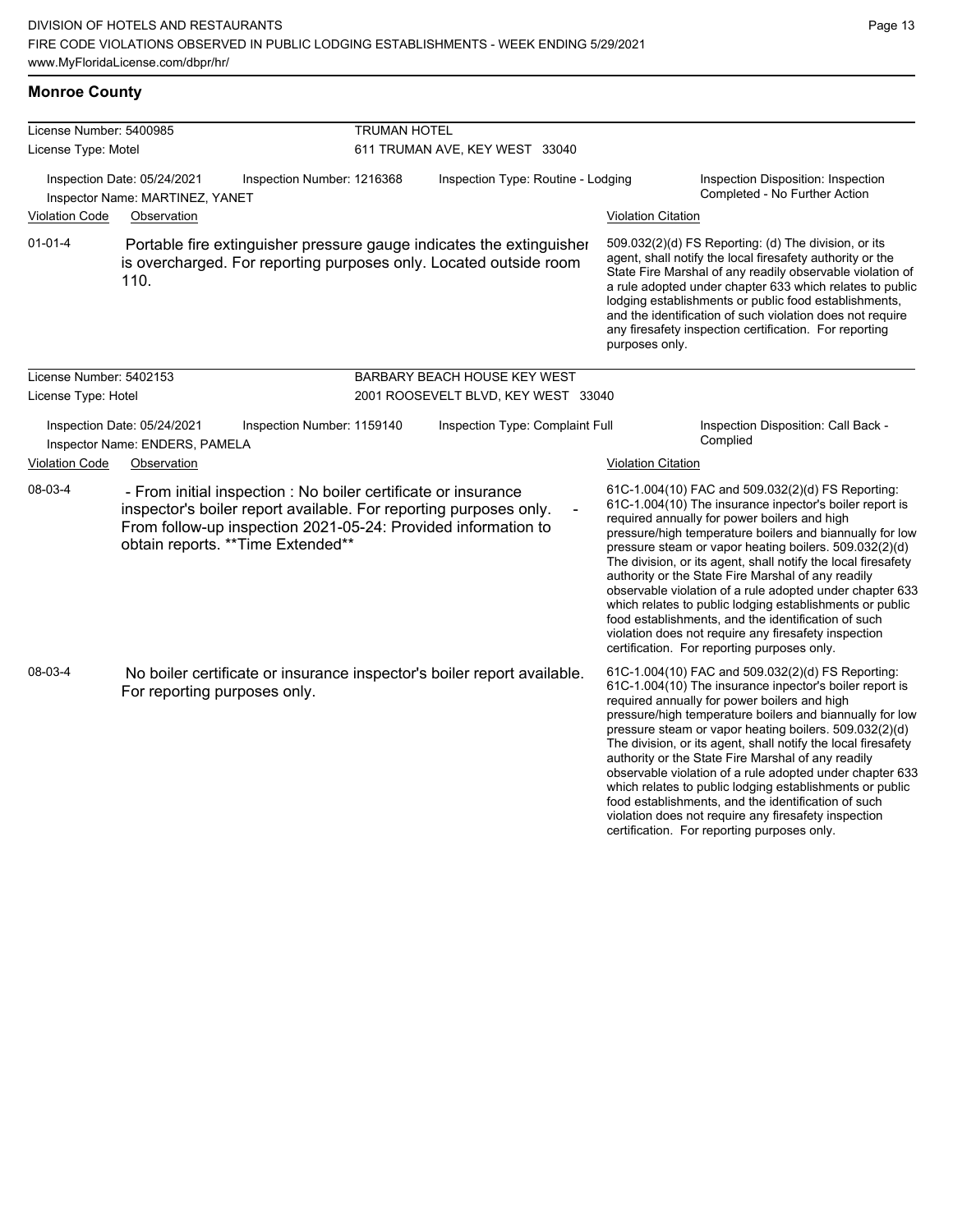| <b>Okaloosa County</b>                                                                          |                                                                                                        |                                                          |                                                                                                                         |                                                                                                                                        |                                                                                                                                                                                                                                                                                                                                                                                                                                              |                                                                                                                                                                                                                                                                                                                                                                                                                            |
|-------------------------------------------------------------------------------------------------|--------------------------------------------------------------------------------------------------------|----------------------------------------------------------|-------------------------------------------------------------------------------------------------------------------------|----------------------------------------------------------------------------------------------------------------------------------------|----------------------------------------------------------------------------------------------------------------------------------------------------------------------------------------------------------------------------------------------------------------------------------------------------------------------------------------------------------------------------------------------------------------------------------------------|----------------------------------------------------------------------------------------------------------------------------------------------------------------------------------------------------------------------------------------------------------------------------------------------------------------------------------------------------------------------------------------------------------------------------|
| License Number: 5600131                                                                         |                                                                                                        |                                                          |                                                                                                                         | HOLLAND TOWNHOUSE APARTMENTS                                                                                                           |                                                                                                                                                                                                                                                                                                                                                                                                                                              |                                                                                                                                                                                                                                                                                                                                                                                                                            |
| License Type: Apartment                                                                         |                                                                                                        |                                                          |                                                                                                                         | 201 TAYLOR CR, FT WALTON BCH 325472696                                                                                                 |                                                                                                                                                                                                                                                                                                                                                                                                                                              |                                                                                                                                                                                                                                                                                                                                                                                                                            |
|                                                                                                 | Inspection Date: 05/21/2021<br>Inspector Name: BURROUGHS, RICHARD                                      | Inspection Number: 1508470                               |                                                                                                                         | Inspection Type: Routine - Lodging                                                                                                     |                                                                                                                                                                                                                                                                                                                                                                                                                                              | Inspection Disposition: Administrative<br>complaint recommended                                                                                                                                                                                                                                                                                                                                                            |
| <b>Violation Code</b>                                                                           | Observation                                                                                            |                                                          |                                                                                                                         |                                                                                                                                        | <b>Violation Citation</b>                                                                                                                                                                                                                                                                                                                                                                                                                    |                                                                                                                                                                                                                                                                                                                                                                                                                            |
| $07 - 01 - 4$                                                                                   | are missing from there is exposed electrical wiring.                                                   | Damaged electrical wire(s). For reporting purposes only. |                                                                                                                         | - building 2: on the backside at several locations where light fixtures                                                                | 509.032(2)(d) FS Reporting: (d) The division, or its<br>agent, shall notify the local firesafety authority or the<br>State Fire Marshal of any readily observable violation of<br>a rule adopted under chapter 633 which relates to public<br>lodging establishments or public food establishments,<br>and the identification of such violation does not require<br>any firesafety inspection certification. For reporting<br>purposes only. |                                                                                                                                                                                                                                                                                                                                                                                                                            |
| License Number: 5602927                                                                         |                                                                                                        |                                                          | <b>WESVUE APTS</b>                                                                                                      |                                                                                                                                        |                                                                                                                                                                                                                                                                                                                                                                                                                                              |                                                                                                                                                                                                                                                                                                                                                                                                                            |
| License Type: Apartment                                                                         |                                                                                                        |                                                          |                                                                                                                         | 951 MCFARLAN AVE, FT WALTON BCH 325473822                                                                                              |                                                                                                                                                                                                                                                                                                                                                                                                                                              |                                                                                                                                                                                                                                                                                                                                                                                                                            |
| Inspection Date: 05/24/2021<br>Inspection Number: 1502593<br>Inspector Name: BURROUGHS, RICHARD |                                                                                                        |                                                          |                                                                                                                         | Inspection Type: Routine - Lodging                                                                                                     |                                                                                                                                                                                                                                                                                                                                                                                                                                              | Inspection Disposition: Inspection<br>Completed - No Further Action                                                                                                                                                                                                                                                                                                                                                        |
| <b>Violation Code</b>                                                                           | Observation                                                                                            |                                                          |                                                                                                                         |                                                                                                                                        | <b>Violation Citation</b>                                                                                                                                                                                                                                                                                                                                                                                                                    |                                                                                                                                                                                                                                                                                                                                                                                                                            |
| 02-08-4                                                                                         | stored under a stairwell. For reporting purposes only.<br>- middle stairwell outside apartments 31/32. |                                                          |                                                                                                                         | Propane (LP gas) tank having a water capacity greater than 2.7 lbs                                                                     | purposes only.                                                                                                                                                                                                                                                                                                                                                                                                                               | 509.032(2)(d) FS Reporting: (d) The division, or its<br>agent, shall notify the local firesafety authority or the<br>State Fire Marshal of any readily observable violation of<br>a rule adopted under chapter 633 which relates to public<br>lodging establishments or public food establishments,<br>and the identification of such violation does not require<br>any firesafety inspection certification. For reporting |
| $07 - 01 - 4$                                                                                   |                                                                                                        |                                                          | Damaged electrical wire(s). For reporting purposes only.<br>- apartment 12: backside exterior light hanging from wires. |                                                                                                                                        | purposes only.                                                                                                                                                                                                                                                                                                                                                                                                                               | 509.032(2)(d) FS Reporting: (d) The division, or its<br>agent, shall notify the local firesafety authority or the<br>State Fire Marshal of any readily observable violation of<br>a rule adopted under chapter 633 which relates to public<br>lodging establishments or public food establishments,<br>and the identification of such violation does not require<br>any firesafety inspection certification. For reporting |
| License Number: 5603524                                                                         |                                                                                                        |                                                          |                                                                                                                         | <b>GREGG CHAPEL APARTMENTS</b>                                                                                                         |                                                                                                                                                                                                                                                                                                                                                                                                                                              |                                                                                                                                                                                                                                                                                                                                                                                                                            |
| License Type: Apartment                                                                         |                                                                                                        |                                                          |                                                                                                                         | 116 MCGRIFF ST, FT WALTON BCH 32548                                                                                                    |                                                                                                                                                                                                                                                                                                                                                                                                                                              |                                                                                                                                                                                                                                                                                                                                                                                                                            |
|                                                                                                 | Inspection Date: 05/25/2021<br>Inspector Name: ADAMSON, ROBERT                                         | Inspection Number: 1500146                               |                                                                                                                         | Inspection Type: Routine - Lodging                                                                                                     |                                                                                                                                                                                                                                                                                                                                                                                                                                              | Inspection Disposition: Administrative<br>complaint recommended                                                                                                                                                                                                                                                                                                                                                            |
| <b>Violation Code</b>                                                                           | Observation                                                                                            |                                                          |                                                                                                                         |                                                                                                                                        | <b>Violation Citation</b>                                                                                                                                                                                                                                                                                                                                                                                                                    |                                                                                                                                                                                                                                                                                                                                                                                                                            |
| $07 - 01 - 4$                                                                                   | letter) to utility pole.                                                                               | Damaged electrical wire(s). For reporting purposes only. |                                                                                                                         | Upon inspection observed low hanging wire from single apartment<br>unit not connected to other apartments (not identified by number or | purposes only.                                                                                                                                                                                                                                                                                                                                                                                                                               | 509.032(2)(d) FS Reporting: (d) The division, or its<br>agent, shall notify the local firesafety authority or the<br>State Fire Marshal of any readily observable violation of<br>a rule adopted under chapter 633 which relates to public<br>lodging establishments or public food establishments,<br>and the identification of such violation does not require<br>any firesafety inspection certification. For reporting |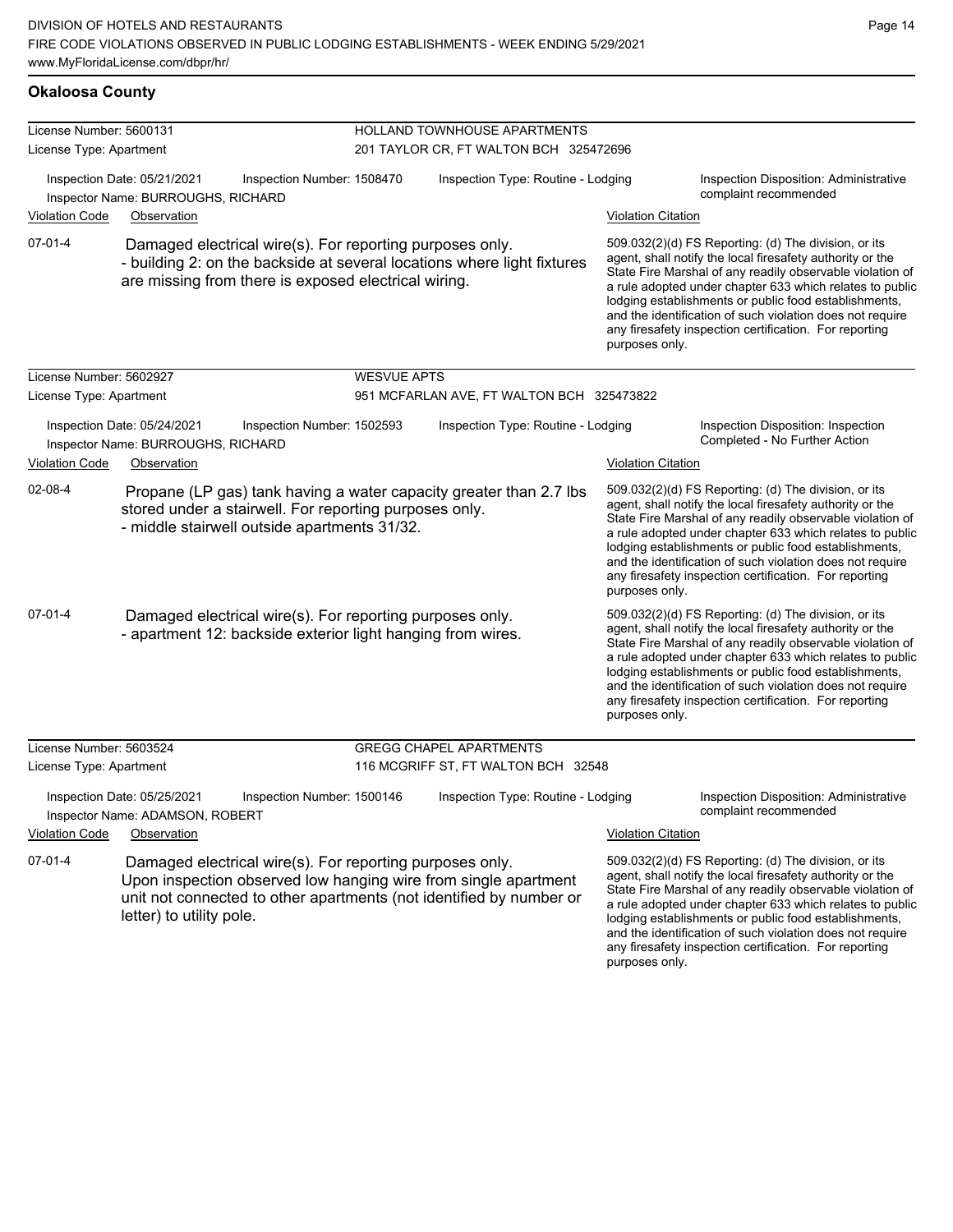# **Okaloosa County**

| License Number: 5600190<br>License Type: Apartment |                                                                               |                                                                                                                                   | AMBASSADOR HOUSE APARTMENTS<br>18 WRIGHT PKWY, FT WALTON BEACH 32548 |                           |                                                                                                                                                                                                                                                                                                                                                                                                                            |
|----------------------------------------------------|-------------------------------------------------------------------------------|-----------------------------------------------------------------------------------------------------------------------------------|----------------------------------------------------------------------|---------------------------|----------------------------------------------------------------------------------------------------------------------------------------------------------------------------------------------------------------------------------------------------------------------------------------------------------------------------------------------------------------------------------------------------------------------------|
| <b>Violation Code</b>                              | Inspection Date: 05/26/2021<br>Inspector Name: ADAMSON, ROBERT<br>Observation | Inspection Number: 1500357                                                                                                        | Inspection Type: Routine - Lodging                                   | <b>Violation Citation</b> | Inspection Disposition: Administrative<br>complaint recommended                                                                                                                                                                                                                                                                                                                                                            |
| $07-01-4$                                          | of building.                                                                  | Damaged electrical wire(s). For reporting purposes only.<br>Upon inspection observed low hanging wires to utility pole right side |                                                                      | purposes only.            | 509.032(2)(d) FS Reporting: (d) The division, or its<br>agent, shall notify the local firesafety authority or the<br>State Fire Marshal of any readily observable violation of<br>a rule adopted under chapter 633 which relates to public<br>lodging establishments or public food establishments,<br>and the identification of such violation does not require<br>any firesafety inspection certification. For reporting |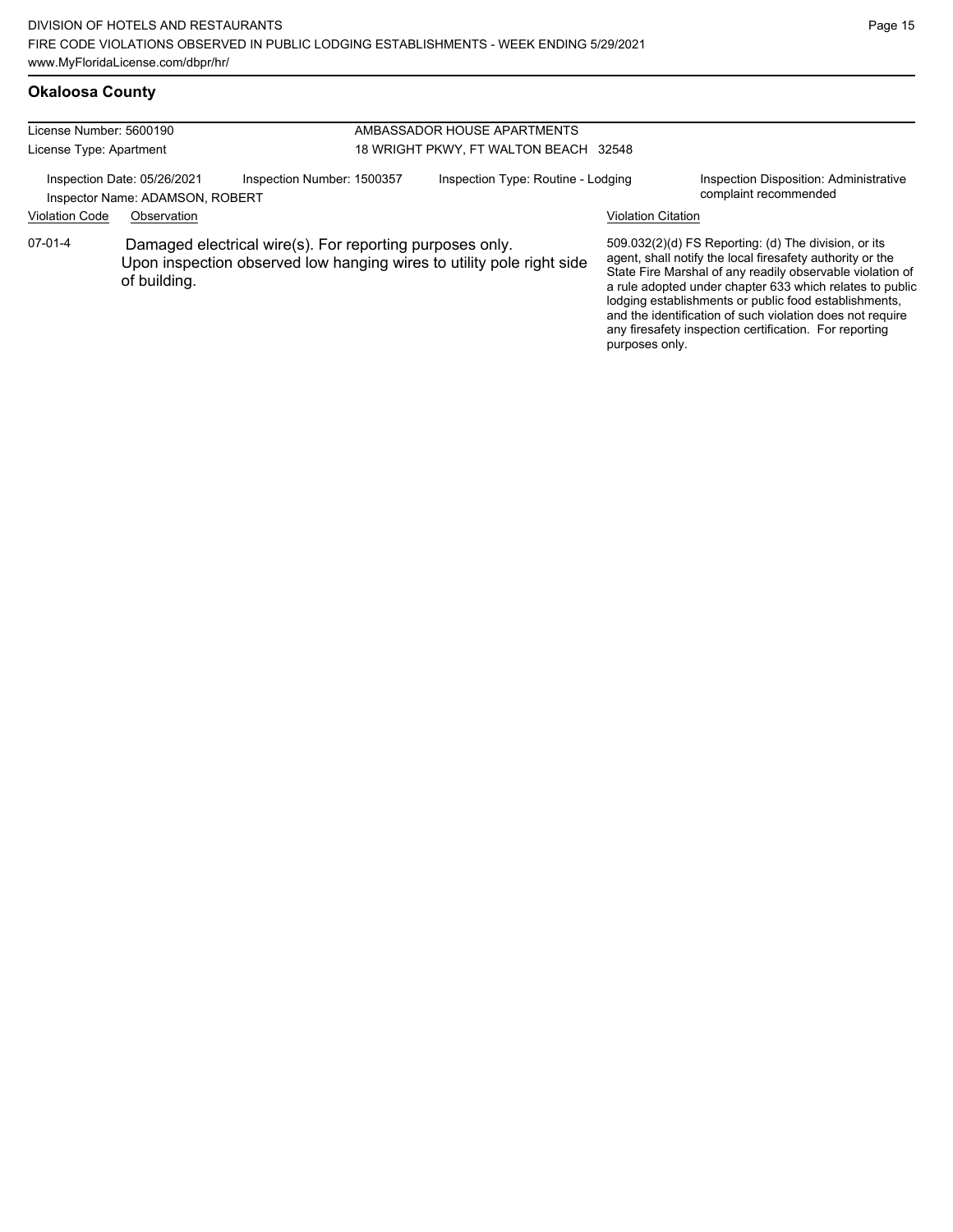violation does not require any firesafety inspection certification. For reporting purposes only.

## **Orange County**

| License Number: 5811348 |                                                                                                                                                                                                                                                                                                                                                                                                                                                               | <b>NOVEL LUCERNE</b>       |                                                  |                           |                                                                                                                                                                                                                                                                                                                                                                                                                                                                                                                                                                                                                                                                                                 |
|-------------------------|---------------------------------------------------------------------------------------------------------------------------------------------------------------------------------------------------------------------------------------------------------------------------------------------------------------------------------------------------------------------------------------------------------------------------------------------------------------|----------------------------|--------------------------------------------------|---------------------------|-------------------------------------------------------------------------------------------------------------------------------------------------------------------------------------------------------------------------------------------------------------------------------------------------------------------------------------------------------------------------------------------------------------------------------------------------------------------------------------------------------------------------------------------------------------------------------------------------------------------------------------------------------------------------------------------------|
| License Type: Apartment |                                                                                                                                                                                                                                                                                                                                                                                                                                                               |                            | 733 MAIN LN, ORLANDO 32801                       |                           |                                                                                                                                                                                                                                                                                                                                                                                                                                                                                                                                                                                                                                                                                                 |
|                         | Inspection Date: 05/26/2021<br>Inspector Name: MONTESANO, MISTI                                                                                                                                                                                                                                                                                                                                                                                               | Inspection Number: 1499588 | Inspection Type: Routine - Lodging               |                           | Inspection Disposition: Call Back -<br>Complied                                                                                                                                                                                                                                                                                                                                                                                                                                                                                                                                                                                                                                                 |
| Violation Code          | Observation                                                                                                                                                                                                                                                                                                                                                                                                                                                   |                            |                                                  | <b>Violation Citation</b> |                                                                                                                                                                                                                                                                                                                                                                                                                                                                                                                                                                                                                                                                                                 |
| $04 - 01 - 4$           | - From initial inspection : Trouble/alarm light illuminated on the fire<br>alarm control panel. For reporting purposes only.<br>- main building first floor, Earthfair Panel - From follow-up<br>inspection 2021-04-26: ** Time Extended** - From follow-up<br>inspection 2021-05-12: contruction going on in the connected<br>businesses causing the trouble alarm to show. ** Time Extended**<br>- From follow-up inspection 2021-05-26: ** Time Extended** |                            |                                                  | purposes only.            | 509.032(2)(d) FS Reporting: The division, or its agent,<br>shall notify the local firesafety authority or the State Fire<br>Marshal of any readily observable violation of a rule<br>adopted under chapter 633 which relates to public<br>lodging establishments or public food establishments,<br>and the identification of such violation does not require<br>any firesafety inspection certification. For reporting                                                                                                                                                                                                                                                                          |
| License Number: 5811386 |                                                                                                                                                                                                                                                                                                                                                                                                                                                               |                            | <b>CITI TOWER APARTMENTS</b>                     |                           |                                                                                                                                                                                                                                                                                                                                                                                                                                                                                                                                                                                                                                                                                                 |
| License Type: Apartment |                                                                                                                                                                                                                                                                                                                                                                                                                                                               |                            | 101 LAKE AVE, ORLANDO 32801                      |                           |                                                                                                                                                                                                                                                                                                                                                                                                                                                                                                                                                                                                                                                                                                 |
|                         | Inspection Date: 05/27/2021<br>Inspector Name: MONTESANO, MISTI                                                                                                                                                                                                                                                                                                                                                                                               | Inspection Number: 1512489 | Inspection Type: Lodging-Licensing<br>Inspection |                           | Inspection Disposition: Inspection<br>Completed - No Further Action                                                                                                                                                                                                                                                                                                                                                                                                                                                                                                                                                                                                                             |
| <b>Violation Code</b>   | Observation                                                                                                                                                                                                                                                                                                                                                                                                                                                   |                            |                                                  | <b>Violation Citation</b> |                                                                                                                                                                                                                                                                                                                                                                                                                                                                                                                                                                                                                                                                                                 |
| 08-03-4                 | No boiler certificate or insurance inspector's boiler report available.<br>For reporting purposes only.                                                                                                                                                                                                                                                                                                                                                       |                            |                                                  |                           | 61C-1.004(10) FAC and 509.032(2)(d) FS Reporting:<br>61C-1.004(10) The insurance inpector's boiler report is<br>required annually for power boilers and high<br>pressure/high temperature boilers and biannually for low<br>pressure steam or vapor heating boilers. 509.032(2)(d)<br>The division, or its agent, shall notify the local firesafety<br>authority or the State Fire Marshal of any readily<br>observable violation of a rule adopted under chapter 633<br>which relates to public lodging establishments or public<br>food establishments, and the identification of such<br>violation does not require any firesafety inspection<br>certification. For reporting purposes only. |
| License Number: 5810555 |                                                                                                                                                                                                                                                                                                                                                                                                                                                               |                            | CROWNE PLAZA ORLANDO UNIVERSAL                   |                           |                                                                                                                                                                                                                                                                                                                                                                                                                                                                                                                                                                                                                                                                                                 |
| License Type: Hotel     |                                                                                                                                                                                                                                                                                                                                                                                                                                                               |                            | 7800 UNIVERSAL BLVD, ORLANDO 32819               |                           |                                                                                                                                                                                                                                                                                                                                                                                                                                                                                                                                                                                                                                                                                                 |
| Violation Code          | Inspection Date: 05/24/2021<br>Inspector Name: BACHOO, SAVITRI<br>Observation                                                                                                                                                                                                                                                                                                                                                                                 | Inspection Number: 1159125 | Inspection Type: Lodging-Licensing<br>Inspection | <b>Violation Citation</b> | Inspection Disposition: Inspection<br>Completed - No Further Action                                                                                                                                                                                                                                                                                                                                                                                                                                                                                                                                                                                                                             |
| $08 - 01 - 4$           | Boiler certificates or insurance inspector's boiler report expired. For<br>reporting purposes only.                                                                                                                                                                                                                                                                                                                                                           |                            |                                                  |                           | 61C-1.004(10) FAC and 509.032(2)(d) FS Reporting:<br>61C-1.004(10) The insurance inpector's boiler report is<br>required annually for power boilers and high<br>pressure/high temperature boilers and biannually for low<br>pressure steam or vapor heating boilers. 509.032(2)(d)<br>The division, or its agent, shall notify the local firesafety<br>authority or the State Fire Marshal of any readily<br>observable violation of a rule adopted under chapter 633<br>which relates to public lodging establishments or public<br>food establishments, and the identification of such                                                                                                        |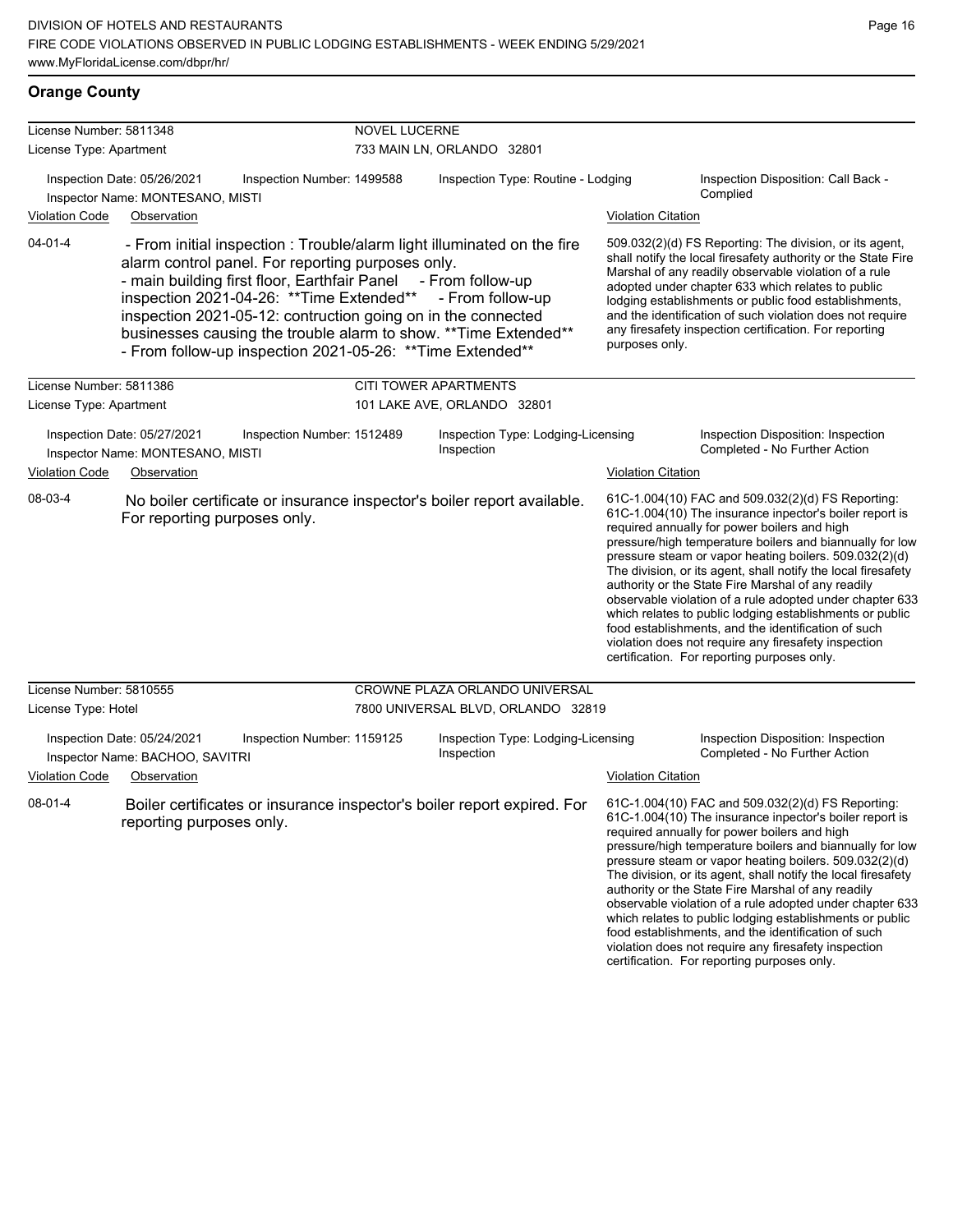# **Orange County**

| License Number: 5805932<br>License Type: Hotel                                                      |                          |                                                                                                                   | INTOWN SUITES ORLANDO SOUTH LLC<br>1951 CENTRAL FLORIDA PKWY, ORLANDO 32837 |  |                                                                                                                                                                                                                                                                                                                                                                                                                                                                                                                                                                                                                                                                                                 |
|-----------------------------------------------------------------------------------------------------|--------------------------|-------------------------------------------------------------------------------------------------------------------|-----------------------------------------------------------------------------|--|-------------------------------------------------------------------------------------------------------------------------------------------------------------------------------------------------------------------------------------------------------------------------------------------------------------------------------------------------------------------------------------------------------------------------------------------------------------------------------------------------------------------------------------------------------------------------------------------------------------------------------------------------------------------------------------------------|
| Inspection Date: 05/27/2021<br>Inspector Name: ALVIS, DAVID<br><b>Violation Code</b><br>Observation |                          | Inspection Number: 1159143                                                                                        | Inspection Type: Complaint Full                                             |  | Inspection Disposition: Inspection<br>Completed - No Further Action<br><b>Violation Citation</b>                                                                                                                                                                                                                                                                                                                                                                                                                                                                                                                                                                                                |
| 08-01-4                                                                                             | reporting purposes only. | Boiler certificate or insurance inspector's boiler report expired. For<br>-122593 9-18-2020 ** Repeat Violation** |                                                                             |  | 61C-1.004(10) FAC and 509.032(2)(d) FS Reporting:<br>61C-1.004(10) The insurance inpector's boiler report is<br>required annually for power boilers and high<br>pressure/high temperature boilers and biannually for low<br>pressure steam or vapor heating boilers. 509.032(2)(d)<br>The division, or its agent, shall notify the local firesafety<br>authority or the State Fire Marshal of any readily<br>observable violation of a rule adopted under chapter 633<br>which relates to public lodging establishments or public<br>food establishments, and the identification of such<br>violation does not require any firesafety inspection<br>certification. For reporting purposes only. |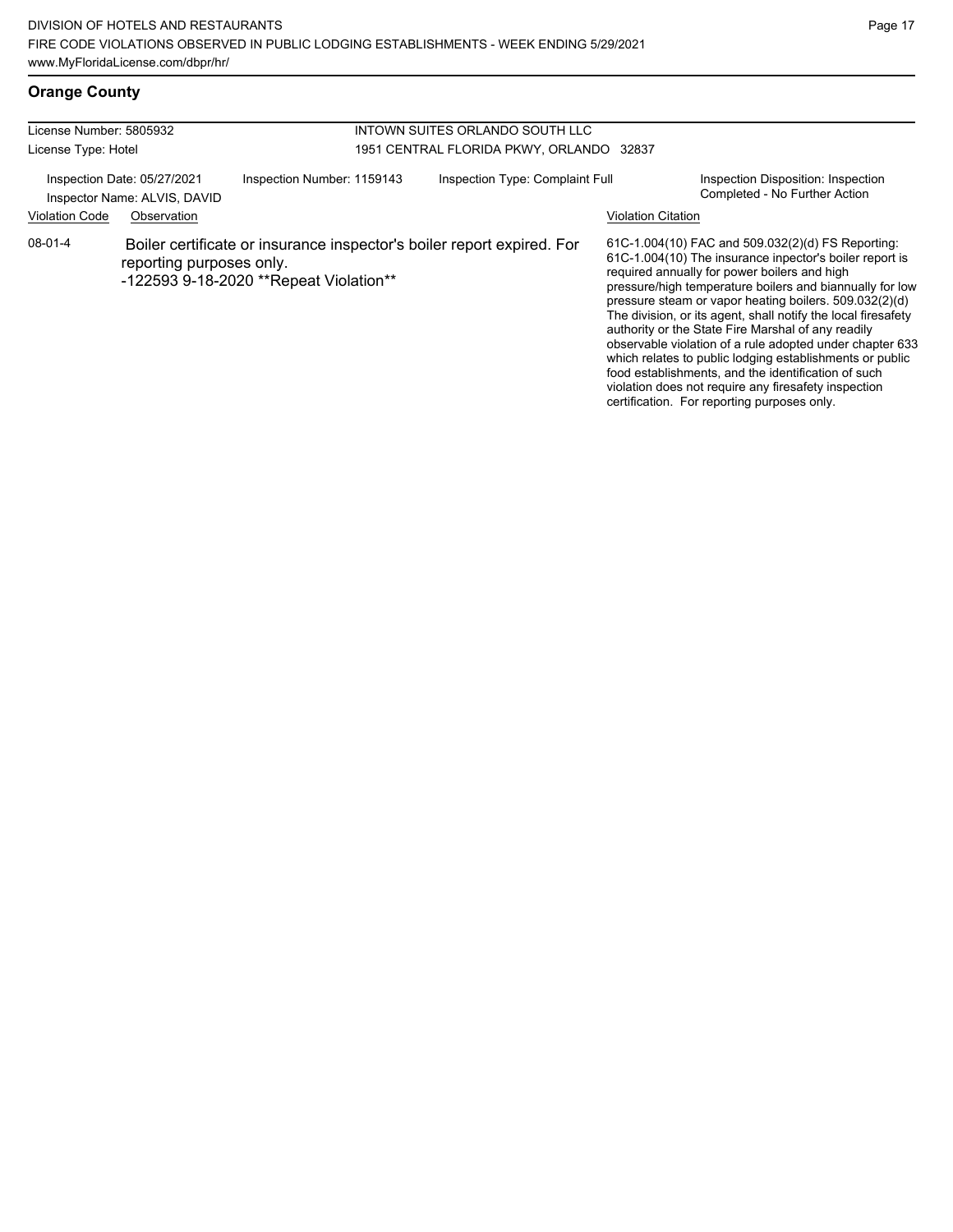## **Palm Beach County**

| License Number: 6014061 |                                                                  |                                                                                                            | RESIDENCE INN WEST PALM BEACH DOWNTOWN |                                                                                   |  |                           |                                                                                                                                                                                                                                                                                                                                                                                                                                                                                                                                                                                                                                                                                                 |  |
|-------------------------|------------------------------------------------------------------|------------------------------------------------------------------------------------------------------------|----------------------------------------|-----------------------------------------------------------------------------------|--|---------------------------|-------------------------------------------------------------------------------------------------------------------------------------------------------------------------------------------------------------------------------------------------------------------------------------------------------------------------------------------------------------------------------------------------------------------------------------------------------------------------------------------------------------------------------------------------------------------------------------------------------------------------------------------------------------------------------------------------|--|
| License Type: Hotel     |                                                                  | 455 HIBISCUS ST, WEST PALM BEACH 33401                                                                     |                                        |                                                                                   |  |                           |                                                                                                                                                                                                                                                                                                                                                                                                                                                                                                                                                                                                                                                                                                 |  |
|                         | Inspection Date: 05/26/2021<br>Inspector Name: MCCARTHY, RAMONA  | Inspection Number: 1157990                                                                                 | Inspection Type: Routine - Lodging     |                                                                                   |  |                           | Inspection Disposition: Call Back -<br>Complied                                                                                                                                                                                                                                                                                                                                                                                                                                                                                                                                                                                                                                                 |  |
| <b>Violation Code</b>   | Observation                                                      |                                                                                                            |                                        |                                                                                   |  | <b>Violation Citation</b> |                                                                                                                                                                                                                                                                                                                                                                                                                                                                                                                                                                                                                                                                                                 |  |
| $08 - 01 - 4$           |                                                                  | boiler report expired. For reporting purposes only.<br>follow-up inspection 2021-05-26: ** Time Extended** |                                        | - From initial inspection : Boiler certificate or insurance inspector's<br>- From |  |                           | 61C-1.004(10) FAC and 509.032(2)(d) FS Reporting:<br>61C-1.004(10) The insurance inpector's boiler report is<br>required annually for power boilers and high<br>pressure/high temperature boilers and biannually for low<br>pressure steam or vapor heating boilers. 509.032(2)(d)<br>The division, or its agent, shall notify the local firesafety<br>authority or the State Fire Marshal of any readily<br>observable violation of a rule adopted under chapter 633<br>which relates to public lodging establishments or public<br>food establishments, and the identification of such<br>violation does not require any firesafety inspection<br>certification. For reporting purposes only. |  |
| License Number: 6013457 |                                                                  |                                                                                                            |                                        | HAMPTON INN WEST PALM BEACH FLORIDA TURNPIKE                                      |  |                           |                                                                                                                                                                                                                                                                                                                                                                                                                                                                                                                                                                                                                                                                                                 |  |
| License Type: Hotel     |                                                                  |                                                                                                            | 2025 VISTA PKWY, WEST PALM BEACH 33411 |                                                                                   |  |                           |                                                                                                                                                                                                                                                                                                                                                                                                                                                                                                                                                                                                                                                                                                 |  |
|                         | Inspection Date: 05/27/2021<br>Inspector Name: DE JESUS, ARLENNY | Inspection Number: 1158902                                                                                 | Inspection Type: Routine - Lodging     |                                                                                   |  |                           | Inspection Disposition: Warning<br>Issued                                                                                                                                                                                                                                                                                                                                                                                                                                                                                                                                                                                                                                                       |  |
| Violation Code          | Observation                                                      |                                                                                                            |                                        |                                                                                   |  | <b>Violation Citation</b> |                                                                                                                                                                                                                                                                                                                                                                                                                                                                                                                                                                                                                                                                                                 |  |
| $08 - 01 - 4$           | reporting purposes only.                                         | 095172 expiration date 04/30/2021                                                                          |                                        | Boiler certificate or insurance inspector's boiler report expired. For            |  |                           | 61C-1.004(10) FAC and 509.032(2)(d) FS Reporting:<br>61C-1.004(10) The insurance inpector's boiler report is<br>required annually for power boilers and high<br>pressure/high temperature boilers and biannually for low<br>pressure steam or vapor heating boilers. 509.032(2)(d)<br>The division, or its agent, shall notify the local firesafety<br>authority or the State Fire Marshal of any readily<br>observable violation of a rule adopted under chapter 633<br>which relates to public lodging establishments or public<br>food establishments, and the identification of such<br>violation does not require any firesafety inspection                                                |  |

certification. For reporting purposes only.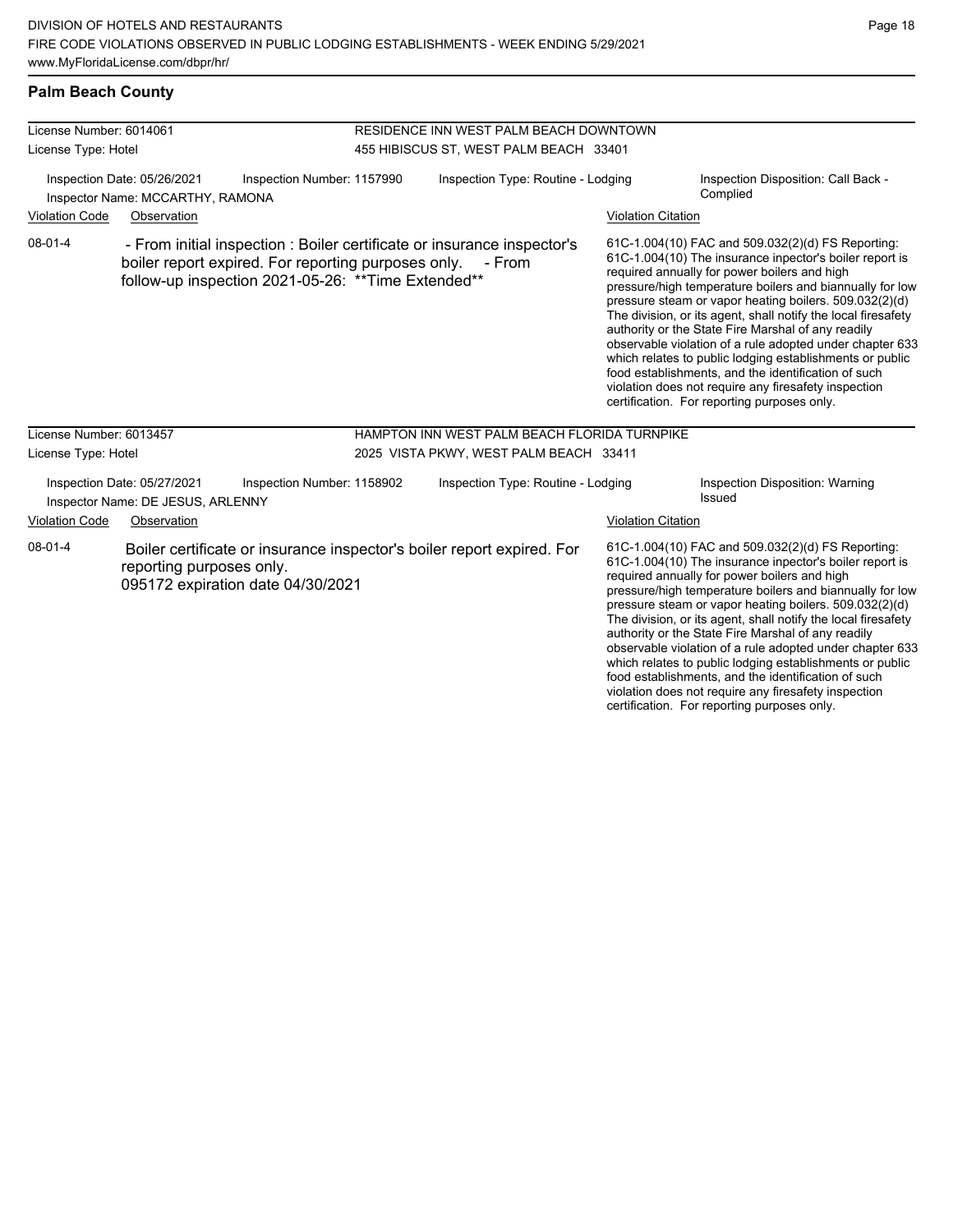| License Number: 6209371 |                                                                 |                                                                                                                                                                                  | LA QUINTA INN #638                  |                           |                                                                                                                                                                                                                                                                                                                                                                                                                        |  |  |
|-------------------------|-----------------------------------------------------------------|----------------------------------------------------------------------------------------------------------------------------------------------------------------------------------|-------------------------------------|---------------------------|------------------------------------------------------------------------------------------------------------------------------------------------------------------------------------------------------------------------------------------------------------------------------------------------------------------------------------------------------------------------------------------------------------------------|--|--|
| License Type: Motel     |                                                                 |                                                                                                                                                                                  | 7500 HWY 19 N, PINELLAS PARK 33781  |                           |                                                                                                                                                                                                                                                                                                                                                                                                                        |  |  |
|                         | Inspection Date: 05/25/2021<br>Inspector Name: RANVILLE, AMANDA | Inspection Number: 1216327                                                                                                                                                       | Inspection Type: Routine - Lodging  |                           | <b>Inspection Disposition: Administrative</b><br>complaint recommended                                                                                                                                                                                                                                                                                                                                                 |  |  |
| Violation Code          | Observation                                                     |                                                                                                                                                                                  |                                     | <b>Violation Citation</b> |                                                                                                                                                                                                                                                                                                                                                                                                                        |  |  |
| $04 - 01 - 4$           |                                                                 | Trouble/alarm light illuminated on the fire alarm control panel. For<br>reporting purposes only. Fire panel reads NAC EXTENDER BLDG<br>B/C SIG 5 SIGNAL CIRCUT OPEN CKT TROUBLE. |                                     | purposes only.            | 509.032(2)(d) FS Reporting: The division, or its agent,<br>shall notify the local firesafety authority or the State Fire<br>Marshal of any readily observable violation of a rule<br>adopted under chapter 633 which relates to public<br>lodging establishments or public food establishments,<br>and the identification of such violation does not require<br>any firesafety inspection certification. For reporting |  |  |
| License Number: 6215975 |                                                                 |                                                                                                                                                                                  | <b>BOARDWALK APARTMENTS</b>         |                           |                                                                                                                                                                                                                                                                                                                                                                                                                        |  |  |
| License Type: Apartment |                                                                 |                                                                                                                                                                                  | 6401 102 AVE N, PINELLAS PARK 33782 |                           |                                                                                                                                                                                                                                                                                                                                                                                                                        |  |  |
|                         | Inspection Date: 05/28/2021<br>Inspector Name: KOUSTIS, TIMOTHY | Inspection Number: 1512688                                                                                                                                                       | Inspection Type: Routine - Lodging  |                           | Inspection Disposition: Inspection<br>Completed - No Further Action                                                                                                                                                                                                                                                                                                                                                    |  |  |
| <b>Violation Code</b>   | Observation                                                     |                                                                                                                                                                                  |                                     | <b>Violation Citation</b> |                                                                                                                                                                                                                                                                                                                                                                                                                        |  |  |
| $01-02-4$               |                                                                 | Portable fire extinguisher pressure gauge indicates the extinguisher<br>is in need of recharge. For reporting purposes only. Near unit 4                                         |                                     |                           | 509.032(2)(d) FS Reporting: (d) The division, or its<br>agent, shall notify the local firesafety authority or the<br>State Fire Marshal of any readily observable violation of<br>a rule adopted under chapter 633 which relates to public                                                                                                                                                                             |  |  |

Page 19

lodging establishments or public food establishments, and the identification of such violation does not require any firesafety inspection certification. For reporting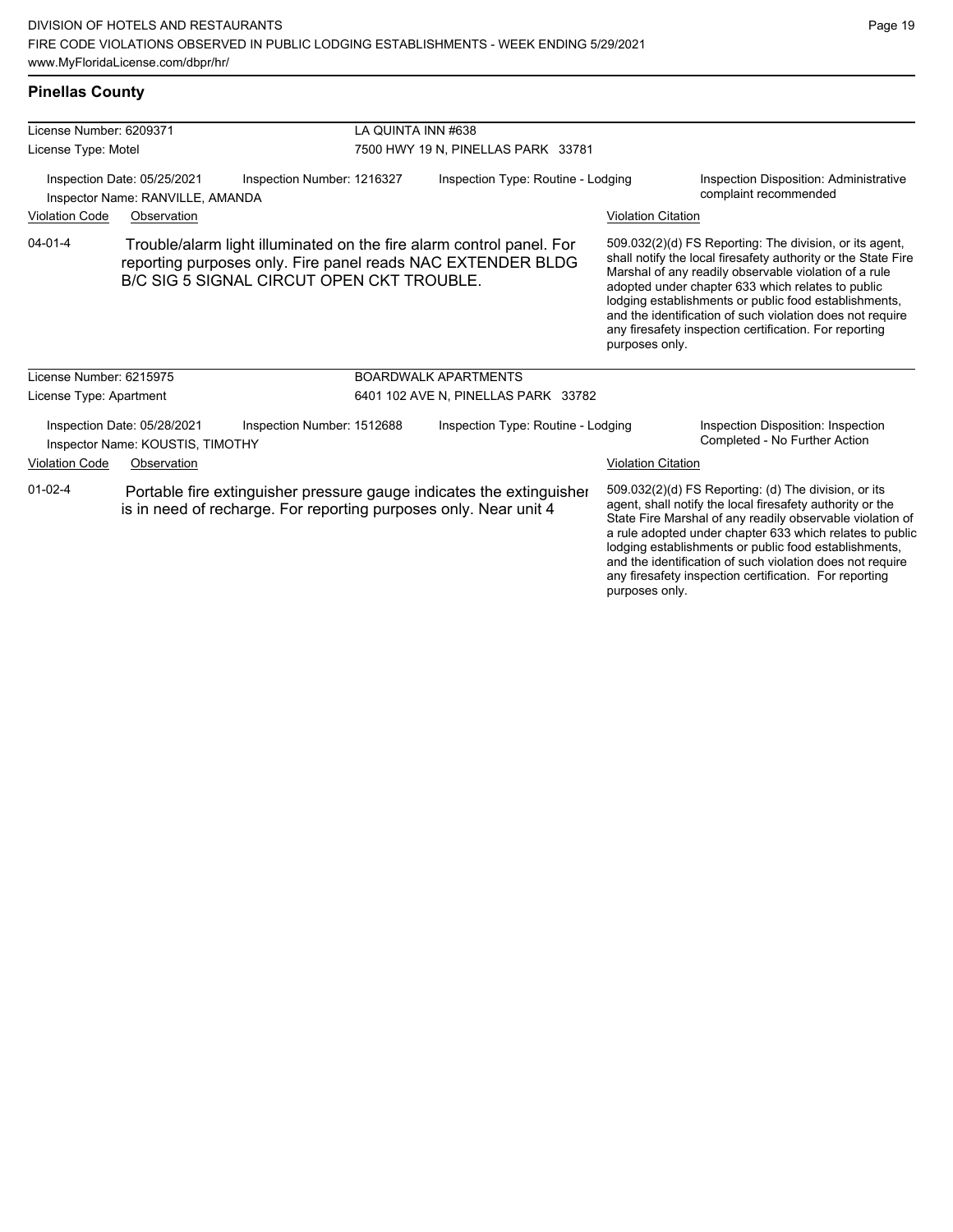any firesafety inspection certification. For reporting

purposes only.

#### **Sarasota County**

| License Number: 6804742 |                                                                 |                                                                                                                                                                                                                                                                                                                               | TROPICAL SANDS ACCOMMODATIONS, LLC    |                           |                                                                                                                                                                                                                                                                                                                                                                  |  |
|-------------------------|-----------------------------------------------------------------|-------------------------------------------------------------------------------------------------------------------------------------------------------------------------------------------------------------------------------------------------------------------------------------------------------------------------------|---------------------------------------|---------------------------|------------------------------------------------------------------------------------------------------------------------------------------------------------------------------------------------------------------------------------------------------------------------------------------------------------------------------------------------------------------|--|
| License Type: Motel     |                                                                 |                                                                                                                                                                                                                                                                                                                               | 5830 MIDNIGHT PASS RD, SARASOTA 34242 |                           |                                                                                                                                                                                                                                                                                                                                                                  |  |
|                         | Inspection Date: 05/28/2021<br>Inspector Name: HOWARTH, ROSALIE | Inspection Number: 1215161                                                                                                                                                                                                                                                                                                    | Inspection Type: Routine - Lodging    |                           | Inspection Disposition: Call Back -<br>Admin. complaint recommended                                                                                                                                                                                                                                                                                              |  |
| <b>Violation Code</b>   | Observation                                                     |                                                                                                                                                                                                                                                                                                                               |                                       | <b>Violation Citation</b> |                                                                                                                                                                                                                                                                                                                                                                  |  |
| $01-02-4$               |                                                                 | - From initial inspection : Portable fire extinguisher pressure gauge<br>indicates the extinguisher is in need of recharge. For reporting<br>purposes only. Observed fire extinguisher out of green range,<br>located in Tower 2 Room 704. **Repeat Violation** - From<br>follow-up inspection 2021-05-28: ** Time Extended** |                                       |                           | 509.032(2)(d) FS Reporting: (d) The division, or its<br>agent, shall notify the local firesafety authority or the<br>State Fire Marshal of any readily observable violation of<br>a rule adopted under chapter 633 which relates to public<br>lodging establishments or public food establishments,<br>and the identification of such violation does not require |  |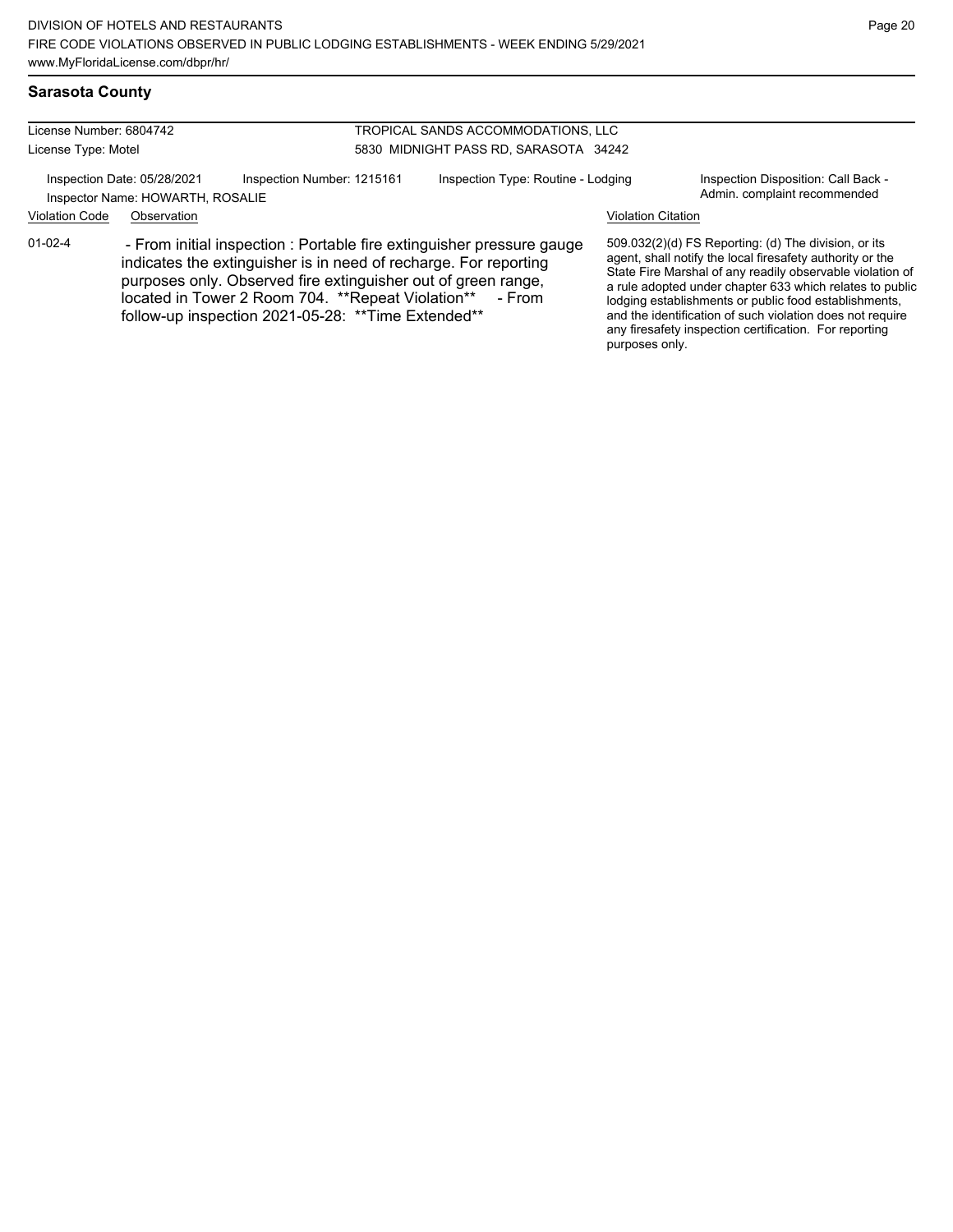violation does not require any firesafety inspection certification. For reporting purposes only.

# **Seminole County**

| License Number: 6900032                                       |                                                                                                                                                                                                                                                                                                                                                                                                            | <b>RAMADA</b>              |                                          |                           |                                                                                                                                                                                                                                                                                                                                                                                                                                                                                                                                                                                          |  |  |  |
|---------------------------------------------------------------|------------------------------------------------------------------------------------------------------------------------------------------------------------------------------------------------------------------------------------------------------------------------------------------------------------------------------------------------------------------------------------------------------------|----------------------------|------------------------------------------|---------------------------|------------------------------------------------------------------------------------------------------------------------------------------------------------------------------------------------------------------------------------------------------------------------------------------------------------------------------------------------------------------------------------------------------------------------------------------------------------------------------------------------------------------------------------------------------------------------------------------|--|--|--|
| License Type: Motel                                           |                                                                                                                                                                                                                                                                                                                                                                                                            |                            | 150 DOUGLAS AVE, ALTAMONTE SPRINGS 32714 |                           |                                                                                                                                                                                                                                                                                                                                                                                                                                                                                                                                                                                          |  |  |  |
| Inspection Date: 05/25/2021<br>Inspector Name: MARTIN, LESLIE |                                                                                                                                                                                                                                                                                                                                                                                                            | Inspection Number: 1215153 | Inspection Type: Routine - Lodging       |                           | Inspection Disposition: Call Back -<br>Complied                                                                                                                                                                                                                                                                                                                                                                                                                                                                                                                                          |  |  |  |
| <b>Violation Code</b>                                         | Observation                                                                                                                                                                                                                                                                                                                                                                                                |                            |                                          | <b>Violation Citation</b> |                                                                                                                                                                                                                                                                                                                                                                                                                                                                                                                                                                                          |  |  |  |
| $08-01-4$                                                     | - From initial inspection : Boiler certificate or insurance inspector's<br>boiler report expired. For reporting purposes only.<br>-Per State Fire Marshall website boiler 094799 is still active but no<br>boiler certificate available. Per operator only one certificate is<br>provided for both boilers if inspection is satisfactory.<br>- From<br>follow-up inspection 2021-05-25: ** Time Extended** |                            |                                          |                           | 61C-1.004(10) FAC and 509.032(2)(d) FS Reporting:<br>61C-1.004(10) The insurance inpector's boiler report is<br>required annually for power boilers and high<br>pressure/high temperature boilers and biannually for low<br>pressure steam or vapor heating boilers. 509.032(2)(d)<br>The division, or its agent, shall notify the local firesafety<br>authority or the State Fire Marshal of any readily<br>observable violation of a rule adopted under chapter 633<br>which relates to public lodging establishments or public<br>food establishments, and the identification of such |  |  |  |